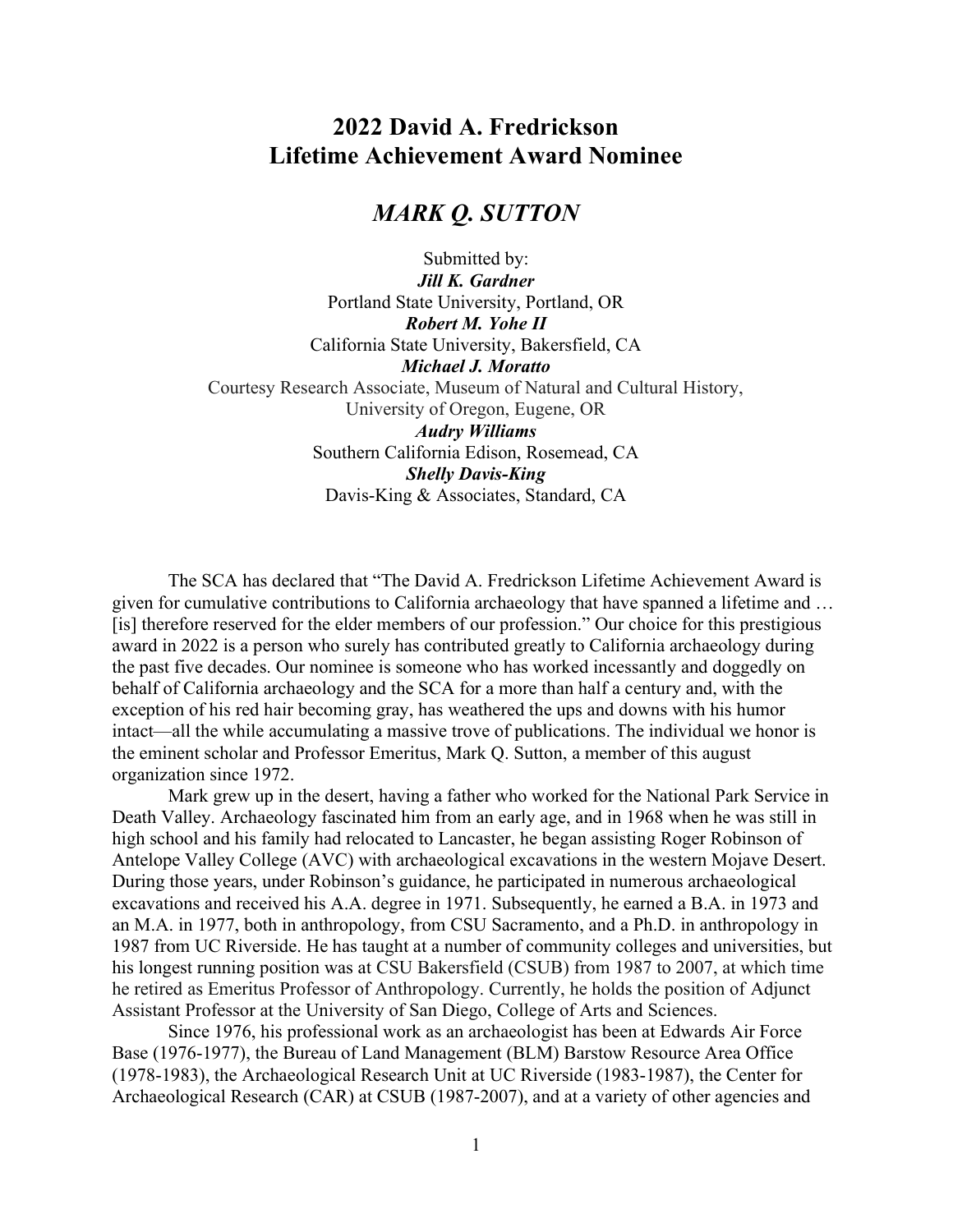private companies. During his time with the BLM and throughout his graduate school days, he worked on numerous archaeological projects, including assisting fellow graduate students in their excavations in the Mojave Desert, such as Nopah Cave, Afton Canyon, Indian Hill Rockshelter, Rose Spring, and the Whisky Flat Pronghorn Drive Corral, among others. In his own research, he has worked at hundreds of sites in many parts of California and the Great Basin, most notably in the southern San Joaquin Valley (SSJV) and the Mojave Desert.

In 1983, Mark enrolled at UC Riverside to work on his Ph.D. under the direction of Phil Wilke. He received his Ph.D. in 1987, whereupon he was asked to become a one-year replacement for an Anthropology Department faculty member at CSUB. He took on the struggling department and almost single-handedly built the Archaeology Program into a premier enterprise known throughout California and beyond for its academic and cultural resource management (CRM) excellence. Within a year, Mark took over the inactive CRM program on campus, then known as the Cultural Resource Facility (later renamed the CAR), turning it into a lucrative training ground for students, concurrently generating resources for the program. Mark's enthusiasm and zeal for archaeology attracted many students; as a result, by 1989 he was offered a permanent position as a tenure track professor at CSUB.

By this time, he had also started turning the bureaucratic wheels for the creation of a graduate program in Anthropology. At the same time, he hired his fellow UCR graduates Bob Parr and Robert Yohe to help with the burgeoning CRM work that for years generated nearly a million dollars annually in revenue. The first formal graduate students came on board in the early 1990s, and Mark established a research agenda that included the excavation and analysis of various archaeological sites in the SSJV, in addition to providing access to numerous archaeological collections at AVC, CSUB, and elsewhere to allow students the experience of analyzing previously excavated sites in the SSJV and Mojave Desert. For the majority of these sites, Mark was adamant about publishing the site reports as monographs and articles in various venues, often giving students lead authorship even if he actually wrote most of it!

During his time at CSUB, Mark's appointments included Director of the CAR, Director of the Museum of Anthropology, General Education Committee Chair, Coordinator for the Master's Programs in Anthropology and Behavioral Science, Coordinator for the SSJV Information Center, and Outside Reviewer for other CSUs. He served as chair or committee member for numerous theses, including two of us (Jill Gardner and Audry Williams). He received numerous grants for archaeological research projects, most of which included student participation. In addition, he carefully shepherded students through the process of writing and presenting field and research projects at almost every SCA Annual Meeting during the two decades he was at CSUB. Under Mark's tutelage, the contingent of CSUB students at SCA meetings was usually the largest of any other California college or university. In addition to presenting a voluminous number of papers himself at these meetings, Mark has chaired many symposia over the years, and continues to do so today.

As well as his membership in the SCA, Mark has long maintained memberships in the Society for American Archaeology, the Pacific Coast Archaeological Society, the Great Basin Anthropological Association, and the Register of Professional Archaeologists, among others. In 1997, he received the SCA's Martin A. Baumhoff Special Achievement Award for his stellar editorship of the Journal of California and Great Basin Anthropology (JCGBA) from 1986 to 2001, bringing that journal back to life. In the 1997 SCA Newsletter (31[2]:8), it states that when Mark took over the journal, it "was seriously behind in its publication schedule, a grave concern to its readers, writers, and staff." It further notes that "As a result of his resolve and Herculean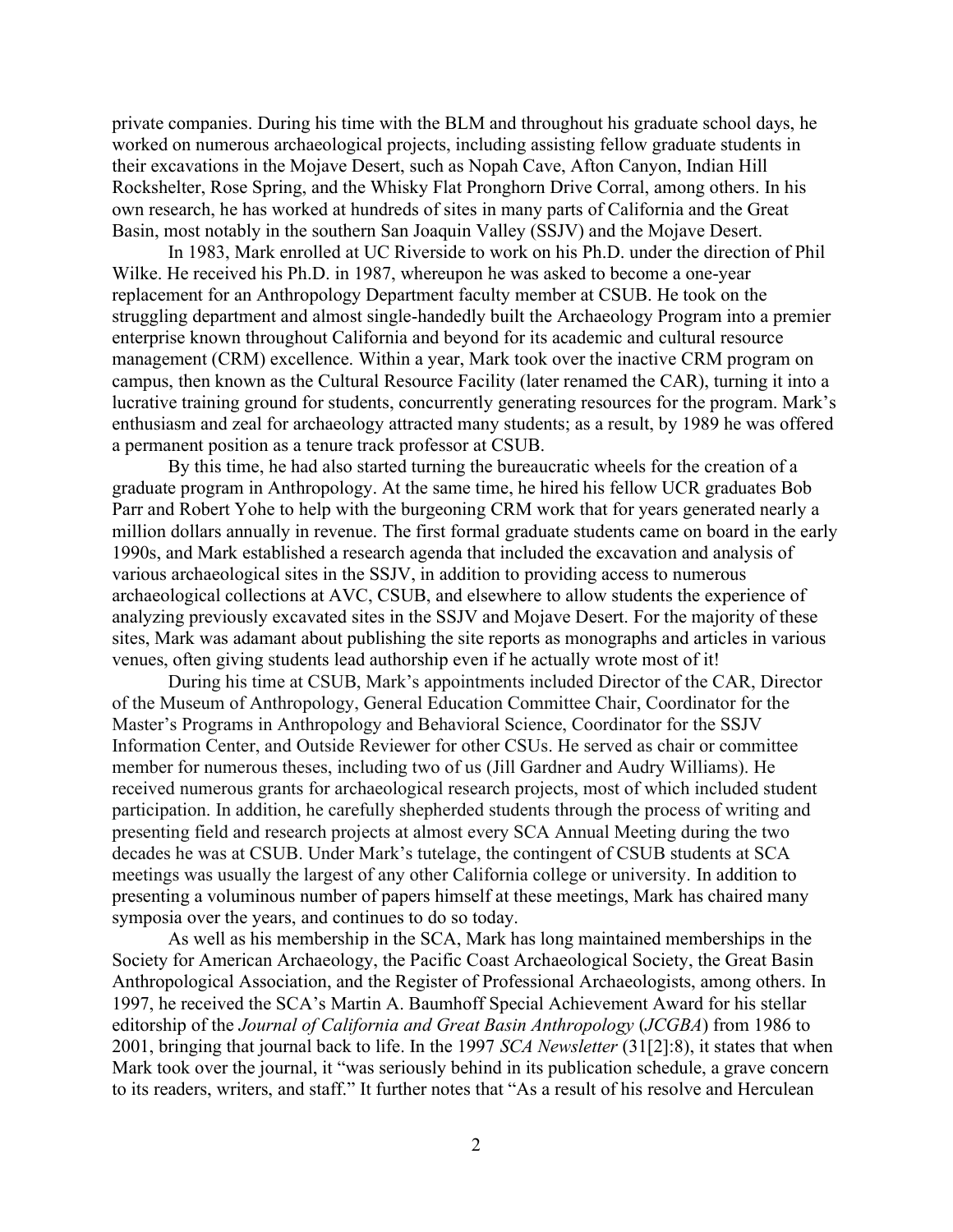effort," he succeeded in getting the journal "back on schedule for the first time in many years." In his fervent quest for getting back on schedule, he once humorously told one of us (Jill) that if people did not start submitting papers, he was going to publish his baby pictures, "and no one wants that!"

In addition to the many papers presented at professional meetings, Mark has authored a great number of books, monographs, textbooks, and articles on archaeology and anthropology. His publication list (as of summer 2021) is included as Attachment 1 to this award nomination.

As a testament to his passion for engendering student participation and encouraging collegiality, the following presents testimonials from the authors of this nomination. In addition, Attachment 2 includes tributes from some of his most ardent student admirers over the years. These tributes are an excellent way to measure Mark's huge success as a teacher, mentor, and ultimately colleague and friend to the multitude of students who deeply appreciated his interest in them as budding (and future) professional archaeologists and as people he cared about.

Jill Gardner: I first met Mark in 1993 at a data sharing meeting in southern California, which I had attended with a mutual friend (it was my first such meeting). I knew of him from another mutual friend who taught archaeology at the community college I had attended. After we were introduced, Mark asked me about my academic plans. I said I was currently enrolled in an anthropology program at a local university (which I had already decided wasn't the right fit for me), but that I really wanted to be at CSUB, especially for the chance to work on the JCGBA and to actually do archaeology. He grinned at me and said, "Yeah, we take students from that school [pregnant pause] … takes us a while to retrain them!" Right then and there, I knew I would be going to CSUB, because I could tell we had a similar sense of humor and because I was aware of the excellent reputation of the anthropology program there. He strongly recommended that I start right away, and I enrolled shortly thereafter, whereupon I earned my B.A. and M.A. in the following four years. Due largely to his influence, I later earned my Ph.D. at the University of Nevada, Las Vegas. As a direct result of his encouragement and support over the years since 1993, I became an editor for the JCGBA, California Archaeology, the SCA Newsletter, and Proceedings of the Society for California Archaeology. He was (and still is) a mentor, colleague, and friend to me. My continuing academic association with Mark (we have a number of joint publications) and social interactions with him and his beautiful wife Melinda over the years have been a great source of joy for me.

Robert Yohe: I met Mark Sutton for the first time in 1980 when he was working as a parttime lecturer in Anthropology at Cal State San Bernardino. I was an anthropology undergraduate at the time and was taking his Prehistory of North America class in the evenings as I was working full time during the days. At the time, Mark and I just "clicked" and we shared both a warped sense of humor and a love of archaeology. It was because we got on so well that he invited me to participate in my very first archaeological excavation at Denning Springs Rockshelter in the northern Mojave Desert just south of Death Valley. Before the experience, I had planned on pursuing a career in paleoanthropology, but a combination of Mark's enthusiasm for California desert archaeology and the experience at Denning Springs changed the course of my career. In addition to becoming good friends and colleagues, we both went on to graduate school at UC Riverside to pursue our doctorates in California and Great Basin prehistory under the direction of Phil Wilke. Our friendship and many collaborative research efforts have continued over the next 30 years. I can honestly say that without Mark's early tutelage and encouragement, I would have gone in a completely different direction in anthropology. It was Mark's early influence that set me on the journey that became my life's work.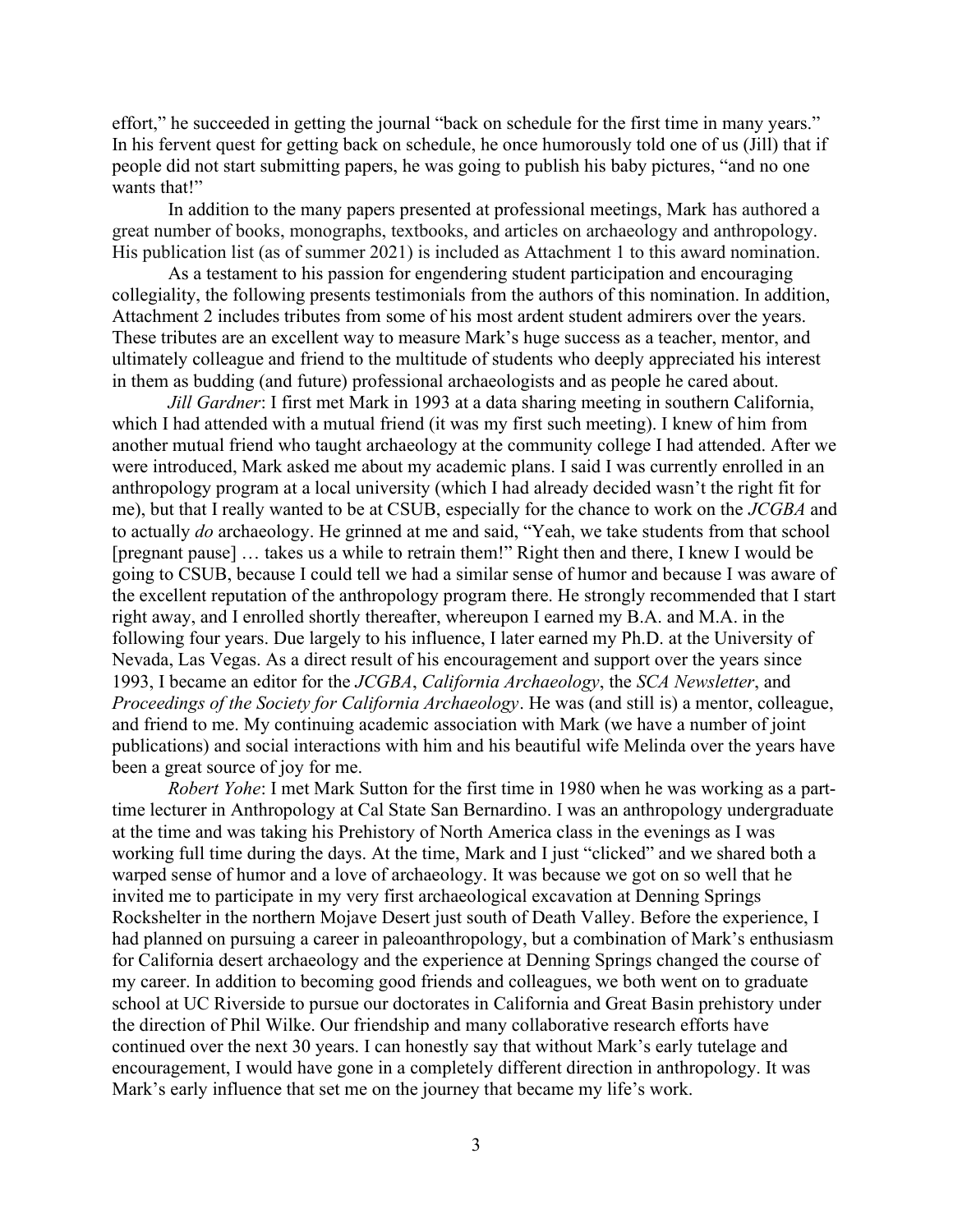Michael Moratto: Mark Sutton first blipped my radar in the mid-1970s, and we have been colleagues in California archaeology ever since. Among our shared interests are peopling of the Americas, prehistory of southern California and the San Joaquin Valley, and paleoenvironmental change over time. His contributions to the field—decades of university teaching, mentoring, extensive field research, CRM work in academic and private sectors, and a prodigious output of published books and articles—have been nothing short of astonishing. Rare are the living archaeologists who might rival Mark in terms of professional accomplishments. His selection by the SCA to receive the David A. Fredrickson Lifetime Achievement Award is a no-brainer and long overdue. He has my full and hearty endorsement.

Audry Williams: I transferred as an anthropology major to CSUB in the mid-1990s, and at the time I had not yet taken any archaeological courses and had only been a resident of California for about five years. My first archaeology field class was the one and only time that CSUB offered Introduction to Kern County Archaeology. The class was perfect to introduce this Jersey Girl to California archaeology. I continued to take classes in archaeology, and it became clear this was the path for me. Mark soon told me I had a knack for archaeology and encouraged me to go onto graduate school to ensure I could have a career in archaeology. I did just that and earned a Master's degree from CSUB. Along the way, Mark's influence and support have been invaluable. Not only did he instill in me a great foundation in archaeology, he encouraged me to go out into the world and make my mark in the field of archaeology, as well as providing me with a lifelong friendship. I essentially have had two jobs in archaeology, one with CAR at CSUB and my current job with Southern California Edison (SCE). I first conducted work for SCE under the employment of CAR, and eventually Mark encouraged me to apply for a job at SCE, and it is likely that will be my job until I retire. I am only one of many students who have gone on to have great careers in archaeology due to Mark's influence and support. Mark has spent a lifetime of contributing to California archaeology as well as influencing others to do the same. As such, he absolutely should receive the 2022 David A. Fredrickson Lifetime Achievement Award.

Shelly Davis-King: My association with Mark is not so up close and personal as the others, but we have interacted at SCA meetings for at least four decades. I paid special attention in the 1980s and 1990s because of his intense and dedicated nurturing of his students, and his understanding of how important it is to publish, share, publish, and share. He has diligently supplied every remote reference I ever asked for, has been collegial at every turn, and over all, has a welcoming smile and twinkle in his eye when he makes contact at a meeting. As a fellow ginger, I loved his joviality (that twinkle!) and a rather odd and dry sense of humor. I wish I could say we have worked together, but we have not, as I am sure I would have benefited from his ability to communicate what is important. It is long overdue for Mark Q. Sutton to receive this award.

Given the testimonials presented herein, along with his list of publications and student accolades (Attachments 1 and 2), there is no doubt that Mark Q. Sutton distinctly deserves the David A. Fredrickson Lifetime Achievement Award. Mark's qualifications far exceed the SCA's criteria for this award.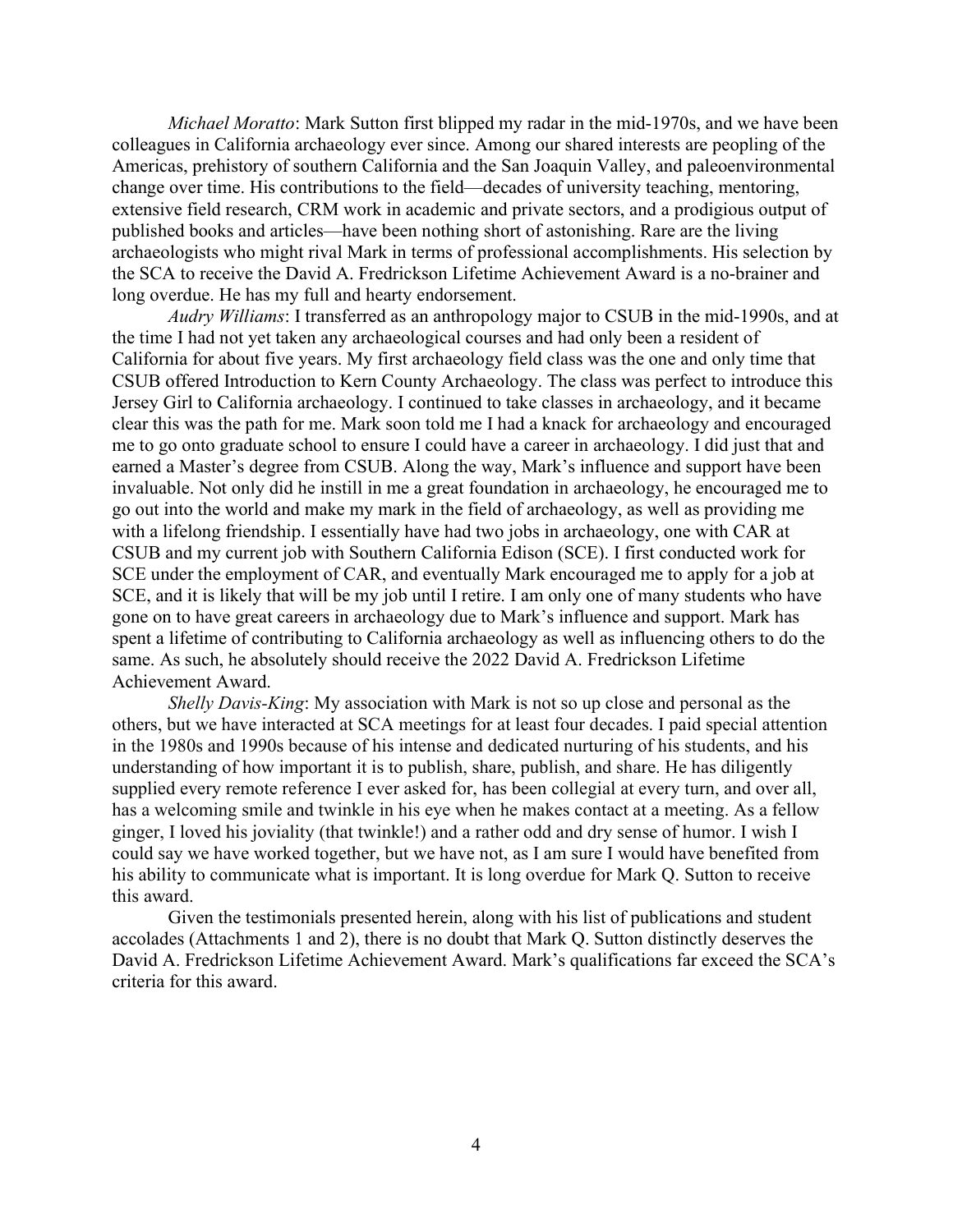## Attachment 1

# Mark Q. Sutton List of Publications

### Coordinated and Compiled by Michael J. Moratto and Jill K. Gardner

This list of Mark Q. Sutton's publications is likely not entirely all-inclusive—or even completely accurate in some cases that were beyond our control—due to the sheer number of them over the past nearly five decades. As one of us (MJM) aptly put it, "Mark has published so many books and articles . . . if I missed anything, it must have been written at 2:61 a.m. on a July 32nd and printed in Outer Mongolia. Does our friend EVER sleep?" We did the best we could putting this list together without the ability to consult with the honoree and thereby ruining the surprise. Our sincere apologies to Mark (and his co-authors) for any errors or omissions.

The list is in order by (1) Sutton as sole author, chronologically; (2) Sutton as lead author in order by number of co-authors and then alphabetically; and (3) Sutton as a secondary author, in order by number of co-authors and then alphabetically. The list covers the years between 1977 and the first half of 2021.

#### Sutton as Sole Author

Sutton, Mark Q. 1977. The Archaeological Concept of Field House. Master's thesis, California State University, Sacramento.

Sutton, Mark Q. 1977. "Antelope as a Resource in Aboriginal Antelope Valley." Kern County Archaeological Society Journal 1:5-8.

Sutton, Mark Q. 1978. "A Series of Discoidals from Northern San Diego County, California." The Journal of California Anthropology 5(2):266-270. doi:10.2307/20778619.

Sutton, Mark Q. 1979. "Three Baked Clay Figurines from the Antelope Valley, California." Journal of California and Great Basin Anthropology 1(2):367-369.

Sutton, Mark Q. 1979. "Archaeological Investigations at Lan-765: A Surface Site in the Antelope Valley, California." Pacific Coast Archaeological Society Quarterly 15(4):35-47.

Sutton, Mark Q. 1979. "Archaeological Investigations at Ker-696: An Early Site in the Antelope Valley, California." Archaeological Survey Association Journal 3(1):23-30.

Sutton, Mark Q. 1979. "Archaeological Investigations at Lan-771." Archaeological Survey Association Journal 3(1):11-22.

Sutton, Mark Q. 1980. "A Pitted Boulder Site in the Western Mojave Desert." La Pintura 7(2):10.

Sutton, Mark Q. 1980. Archaeological Investigations at Antelope School (Lan-720): An Historic Site in the Antelope Valley, California. San Bernardino County Museum Association Quarterly 27(3).

Sutton, Mark Q. 1980. A Class 2 Archaeological Survey of a Portion of Stoddard Valley. Bureau of Land Management, Barstow.

Sutton, Mark Q. 1980. "Some Aspects of Kitanemuk Prehistory." Journal of California and Great Basin Anthropology 2(2):214-225.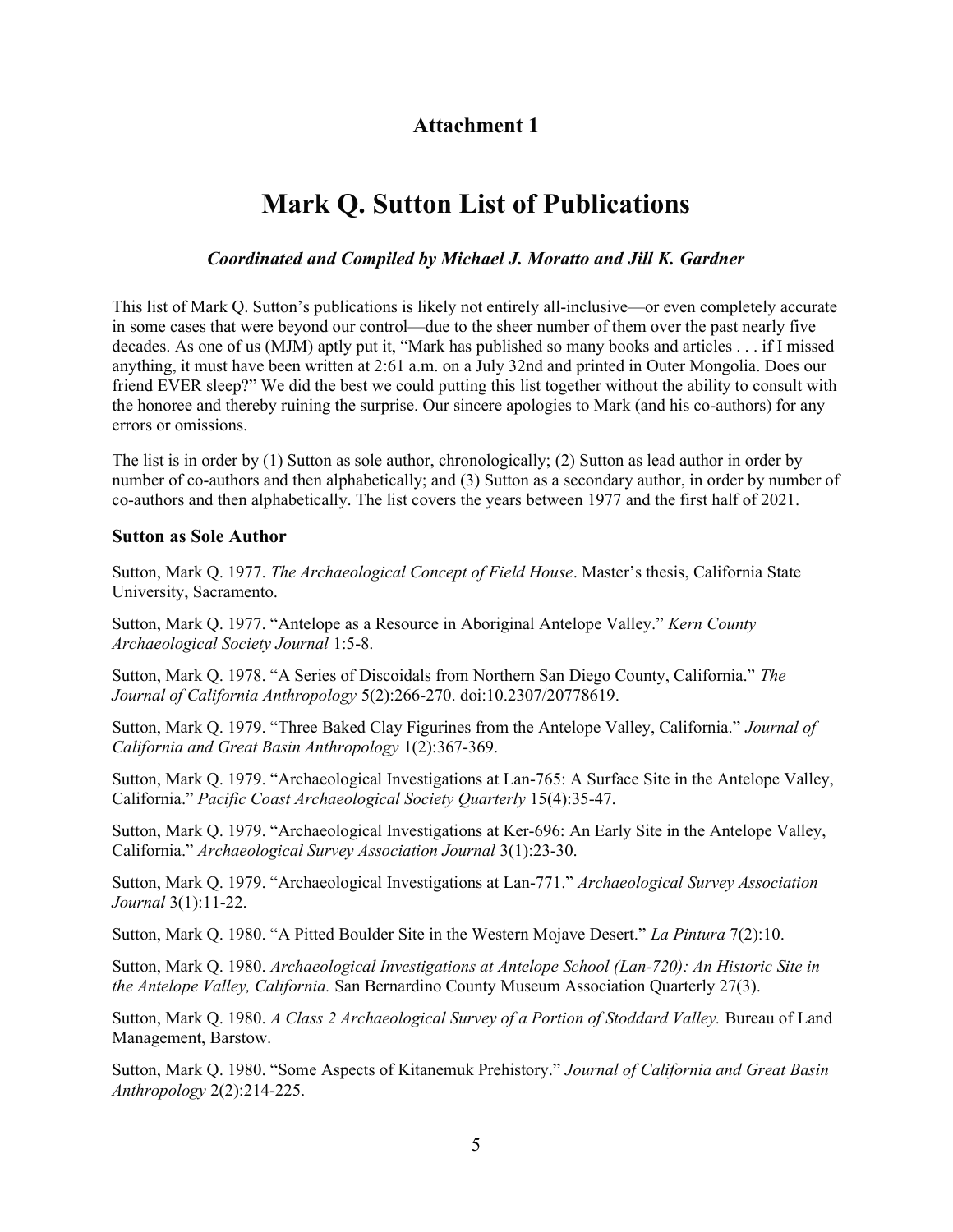Sutton, Mark Q. 1981. "Obsidian Hydration in the Antelope Valley." In Obsidian Dates III, edited by Clement W. Meighan and Glenn S. Russell, 123-124. Los Angeles: University of California Institute of Archaeology Monograph 16.

Sutton, Mark Q. 1981. "Bighorn Sheep Rock Art from the Southern Sierra Nevada." The Masterkey 55(1):13-17.

Sutton, Mark Q. 1981. Corrections to "Some Aspects of Kitanemuk Prehistory." Journal of California and Great Basin Anthropology 3(1):149.

Sutton, Mark Q. 1982. "Two Incised Green Slates from Southern California." The Masterkey 56(1):28-32.

Sutton, Mark Q. 1982. "Archaeology of the Fairmont Buttes." Pacific Coast Archaeological Society Quarterly 18(4):1-26.

Sutton, Mark Q. 1982. "Rock Art of the Western Mojave Desert." Pacific Coast Archaeological Society Quarterly 18(4):27-38.

Sutton, Mark Q. 1982. "Kawaiisu Mythology and Rock Art: One Example." Journal of California and Great Basin Anthropology 4(1):148-154.

Sutton, Mark Q. 1984. "Archaeological Investigations at Ker-733: A Special Purpose Site in the Antelope Valley." Pacific Coast Archaeological Society Quarterly 20(4):33-55.

Sutton, Mark Q. 1984. "The Productivity of Pinus monophylla and Modeling Great Basin Subsistence Strategies." Journal of California and Great Basin Anthropology 6(2):240-246.

Sutton, Mark Q. 1985. "The California Salmon Fly as a Food Source in Northeastern California." Journal of California and Great Basin Anthropology 7(2):176-182.

Sutton, Mark Q. 1986. "Warfare and Expansion: An Ethnohistoric Perspective on the Numic Spread." Journal of California and Great Basin Anthropology 8(1):65-82.

Sutton, Mark Q. 1986. Archaeological Investigations at the Owl Canyon Site (CA-SBR-3801), Mojave Desert, California. Salinas, CA: Coyote Press Archives of California Prehistory No. 9.

Sutton, Mark Q. 1986. "The Milepost 14 Camp: An Historic Railroad Construction Camp on the Death Valley Railway, Inyo County, California." Pacific Coast Archaeological Society Quarterly 22(2):39-44.

Sutton, Mark Q. 1987. A Consideration of the Numic Spread. Ph.D. dissertation, University of California, Riverside.

Sutton, Mark Q., ed. 1987. Papers on the Archaeology of the Mojave Desert. Salinas, CA: Coyote Press Archives of California Prehistory No. 10.

Sutton, Mark Q. 1987. "Some Thoughts on the Possible Function of Some Cairn Complexes in the Southwestern Great Basin." Nevada Archaeologist 6(1):23-30.

Sutton, Mark Q. 1987. "Introduction." In Papers on the Archaeology of the Mojave Desert, edited by Mark Q. Sutton, 1-2. Salinas, CA: Coyote Press Archives of California Prehistory No. 10.

Sutton, Mark Q. 1987. "Excavations at CA-SBR-3829, The Denning Springs Rockshelter, Avawatz Mountains, California." In Papers on the Archaeology of the Mojave Desert, edited by Mark Q. Sutton, 115-140. Salinas, CA: Coyote Press Archives of California Prehistory No. 10.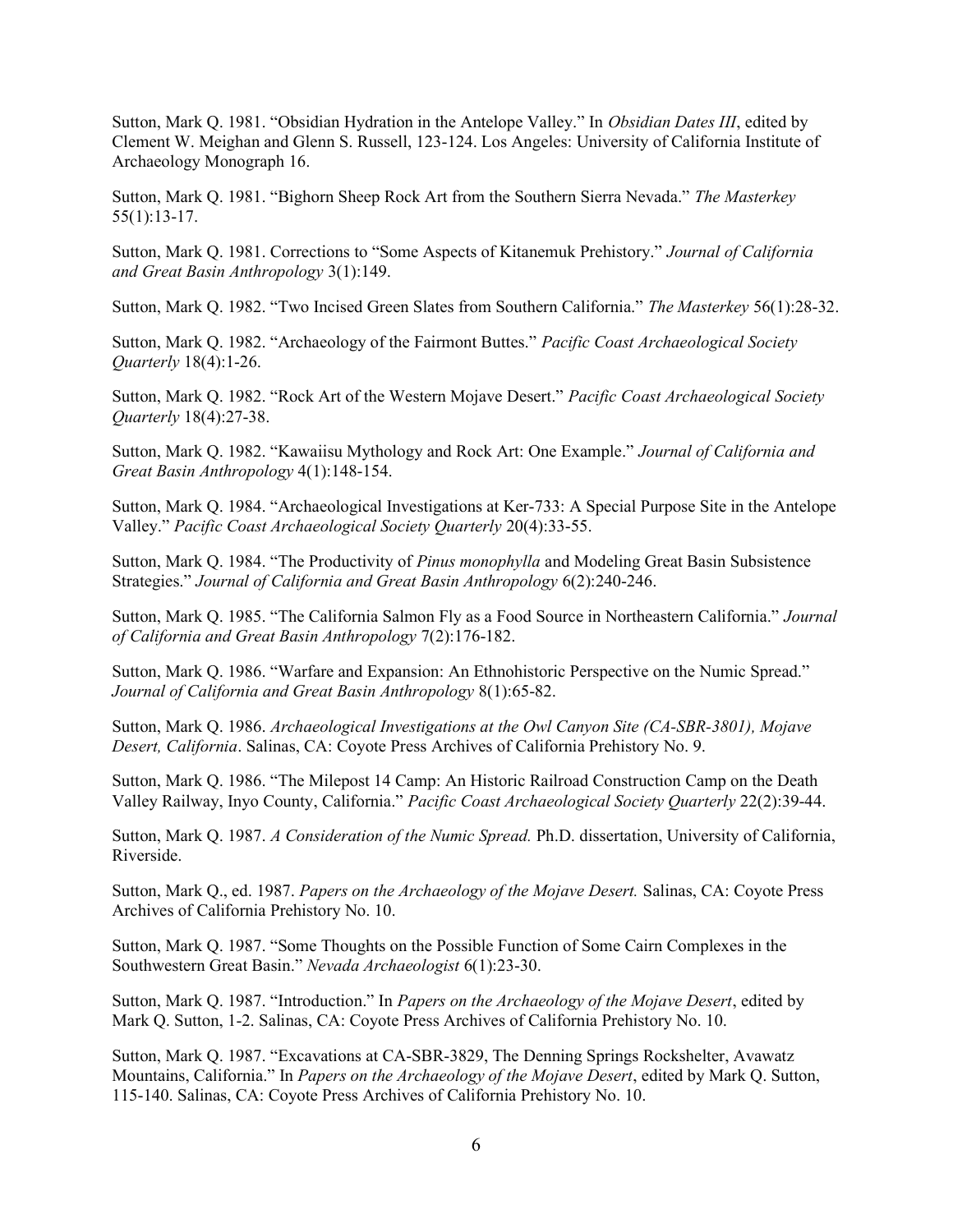Sutton, Mark Q. 1987. Review of "Handbook of Indian Foods and Fibers of Arid America," by Walter Ebeling. Journal of California and Great Basin Anthropology 9(2):297-299.

Sutton, Mark Q. 1988. "On the Late Prehistory of the Western Mojave Desert." In A Symposium on Mojave Desert Prehistory, edited by Mark Q. Sutton and Claude N. Warren, 22-29. Pacific Coast Archaeological Society Quarterly 24(1).

Sutton, Mark Q. 1988. "Obsidian Analyses in the Mojave Desert, California: Results, Cautions, and Comments." In Obsidian Dates IV, edited by Clement W. Meighan and Janet Scalise, 51-63. Los Angeles: University of California Institute of Archaeology Monograph No. 24.

Sutton, Mark Q. 1988. An Introduction to the Archaeology of the Western Mojave Desert, California. Salinas, CA: Coyote Press Archives of California Prehistory No. 14.

Sutton, Mark Q. 1988. Insects as Food: Aboriginal Entomophagy in the Great Basin. Menlo Park, CA: Ballena Press Anthropological Papers No. 33.

Sutton, Mark Q. 1988. "Test Excavations at CA-RIV-2827." In Archaeological Investigations at CA-RIV-1179, CA-RIV-2823, and CA-RIV-2827, La Quinta, Riverside County, California, edited by Mark Q. Sutton and Philip J. Wilke, 21-35. Salinas, CA: Coyote Press Archives of California Prehistory No. 20.

Sutton, Mark Q. 1988. "CA-RIV-1179: Site Description, Research Focus, Field Method, Stratigraphy, Features, and Dating." In Archaeological Investigations at CA-RIV-1179, CA-RIV-2823, and CA-RIV-2827, La Quinta, Riverside County, California, edited by Mark Q. Sutton and Philip J. Wilke, 37-52. Salinas, CA: Coyote Press Archives of California Prehistory No. 20.

Sutton, Mark Q.1988. "Material Culture from CA-RIV-1179." In Archaeological Investigations at CA-RIV-1179, CA-RIV-2823, and CA-RIV-2827, La Quinta, Riverside County, California, edited by Mark Q. Sutton and Philip J. Wilke, 53-69. Salinas, CA: Coyote Press Archives of California Prehistory No. 20.

Sutton, Mark Q. 1988. "On the Late Prehistory of the Western Mojave Desert." In A Symposium on Mojave Desert Prehistory, edited by Mark Q. Sutton and Claude N. Warren. Pacific Coast Archaeological Society Quarterly 24(1):22-29.

Sutton, Mark Q. 1988. "Dental Modification in a Burial from the Southern San Joaquin Valley, California." In Human Skeletal Biology: Contributions to the Understanding of California's Prehistoric Populations, edited by Gary D. Richards, 91-96. Salinas, CA: Coyote Press Archives of California Prehistory No. 24.

Sutton, Mark Q. 1988. "Test Excavations at CA-RIV-2827." In Archaeological Investigations at CA-RIV-1179, CA-RIV-2823, and CA-RIV-2827, La Quinta, Riverside County, California, edited by Mark Q. Sutton and Philip J. Wilke, 21-35. Salinas, CA: Coyote Press Archives of California Prehistory No. 20.

Sutton, Mark Q. 1989. "Ethnobiological Inferences from Great Basin Oral Tradition." Journal of California and Great Basin Anthropology 11(2):240-267.

Sutton, Mark Q. 1989. "Late Prehistoric Interaction Spheres in the Mojave Desert, California." North American Archaeologist 10(2):95-121. https://doi.org/10.2190%2FG1A2-HUM4-R0X0-WXRV.

Sutton, Mark Q. 1989. "A Crescent from the Southern San Joaquin Valley, California." Journal of California and Great Basin Anthropology 11(1):96-98.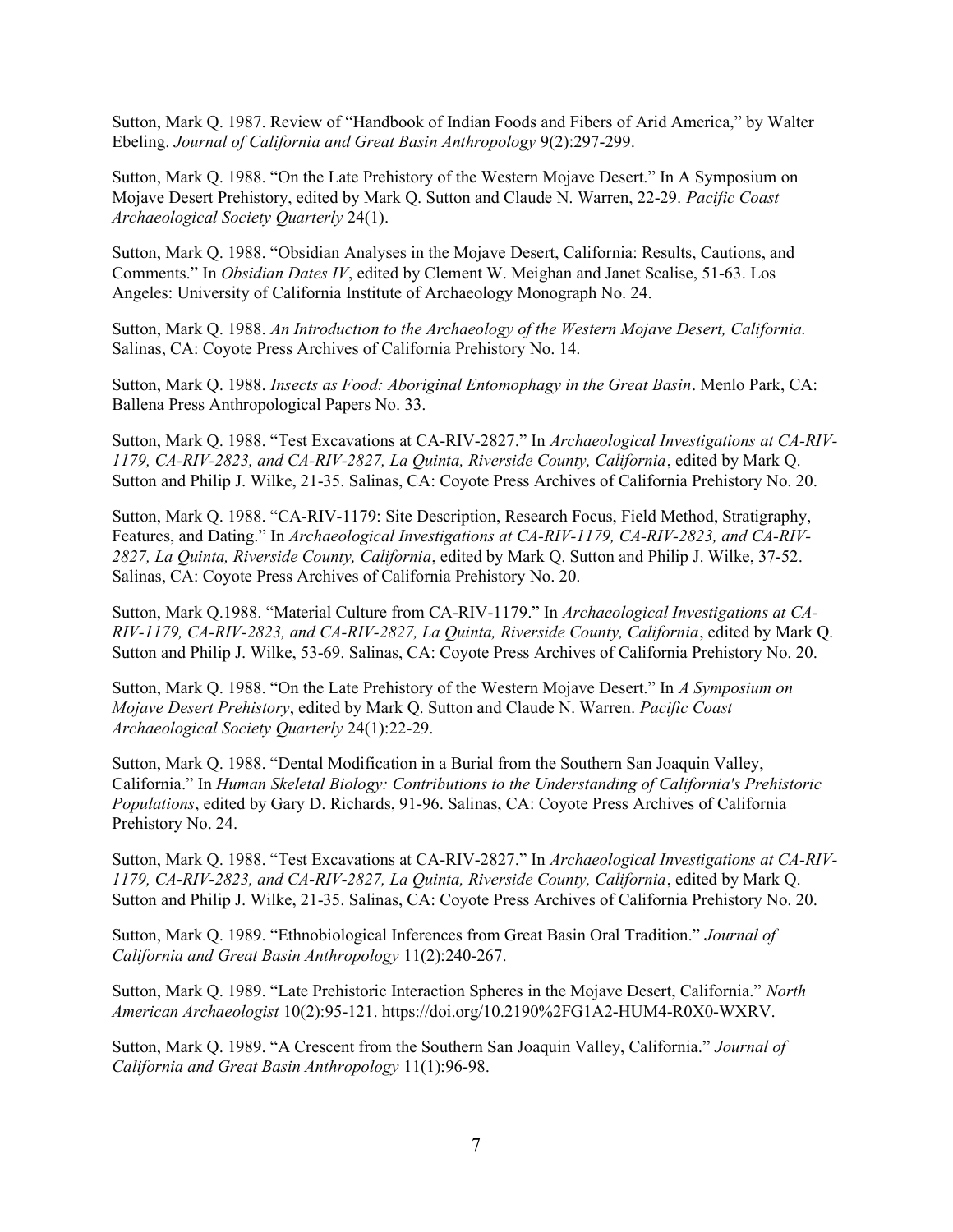Sutton, Mark Q. 1989. Review of "The Archaeology of Mitchell Caverns," by Diana G. Pinto. Journal of California and Great Basin Anthropology 11(1):133-134.

Sutton, Mark Q. 1990. "Two Small Quarry Sites Near Rosamond, Kern County, California." Antelope Valley Archaeological Society Occasional Papers 2:67-76.

Sutton, Mark Q. 1990. "Insect Resources and Plio-Pleistocene Hominid Evolution." In Proceedings of the First International Congress of Ethnobiology, edited by Darrell A. Posey, William Leslie Overal, Charles R. Clement, Mark J. Plotkin, Elaine Elisabetsky, Clarice Novaes de Mota, and José Flàvio Pessôa de Barros, 195-207. Belém, Brazil: Museu Paraense Emílio Goeldi.

Sutton, Mark Q. 1990. "Insects as a Food Source in Aboriginal Tasmania." In Proceedings of the First International Congress of Ethnobiology, edited by Darrell A. Posey, William Leslie Overal, Charles R. Clement, Mark J. Plotkin, Elaine Elisabetsky, Clarice Novaes de Mota, and José Flàvio Pessôa de Barros, 209-217. Belém, Brazil: Museu Paraense Emílio Goeldi.

Sutton, Mark Q. 1990. "Notes on Creosote Lac Scale Insect Resin as a Mastic and Sealant in the Southwestern Great Basin." Journal of California and Great Basin Anthropology 12(2):262-268.

Sutton, Mark Q. 1990. Review of "Archaeology of the Three Springs Valley, California," edited by Brian D. Dillon and Matthew A. Boxt. Journal of California and Great Basin Anthropology 12(1):140-142.

Sutton, Mark Q. 1991. "Approaches to Linguistic Prehistory." North American Archaeologist 12(4):303- 324. doi:10.2190/9HU9-E5D6-Y8DQ-TYBQ

Sutton, Mark Q., ed. 1991. Papers on the Archaeology of the Mojave Desert 2. Salinas, CA: Coyote Press Archives of California Prehistory No. 32.

Sutton, Mark Q. 1991. "A Preface to the Baker Site Report." In Papers on the Archaeology of the Mojave Desert 2, edited by Mark Q. Sutton, 1-10. Salinas, CA: Coyote Press Archives of California Prehistory No. 32.

Sutton, Mark Q. 1991. "A Preface to the Baker Site Report." In Papers on the Archaeology of the Mojave Desert 2, edited by Mark Q. Sutton, 1-10. Salinas, CA: Coyote Press Archives of California Prehistory No. 32.

Sutton, Mark Q. 1991. Archaeological Investigations at Cantil, Fremont Valley, Western Mojave Desert, California. California State University, Bakersfield, Museum of Anthropology, Occasional Papers No. 1.

Sutton, Mark Q., ed. 1992, Archaeological Studies in the Goose Lake Area, San Joaquin Valley, California. California State University, Bakersfield, Museum of Anthropology, Occasional Papers No. 2.

Sutton, Mark Q. 1992. "Introduction and Cultural Background." In Archaeological Studies in the Goose Lake Area, San Joaquin Valley, California, edited by Mark Q. Sutton, 1-8. California State University, Bakersfield, Museum of Anthropology, Occasional Papers No. 2.

Sutton, Mark Q., ed. 1992. "Archaeological Studies in the Goose Lake Area, Southern San Joaquin Valley, California." In Archaeological Studies in the Goose Lake Area, San Joaquin Valley, California. California State University, Bakersfield, Museum of Anthropology Occasional Papers No. 2.

Sutton, Mark Q. 1992. "Introduction and Cultural Background." In Archaeological Studies in the Goose Lake Area, San Joaquin Valley, California, edited by Mark Q. Sutton, 1-8. California State University, Bakersfield, Museum of Anthropology Occasional Papers No. 2.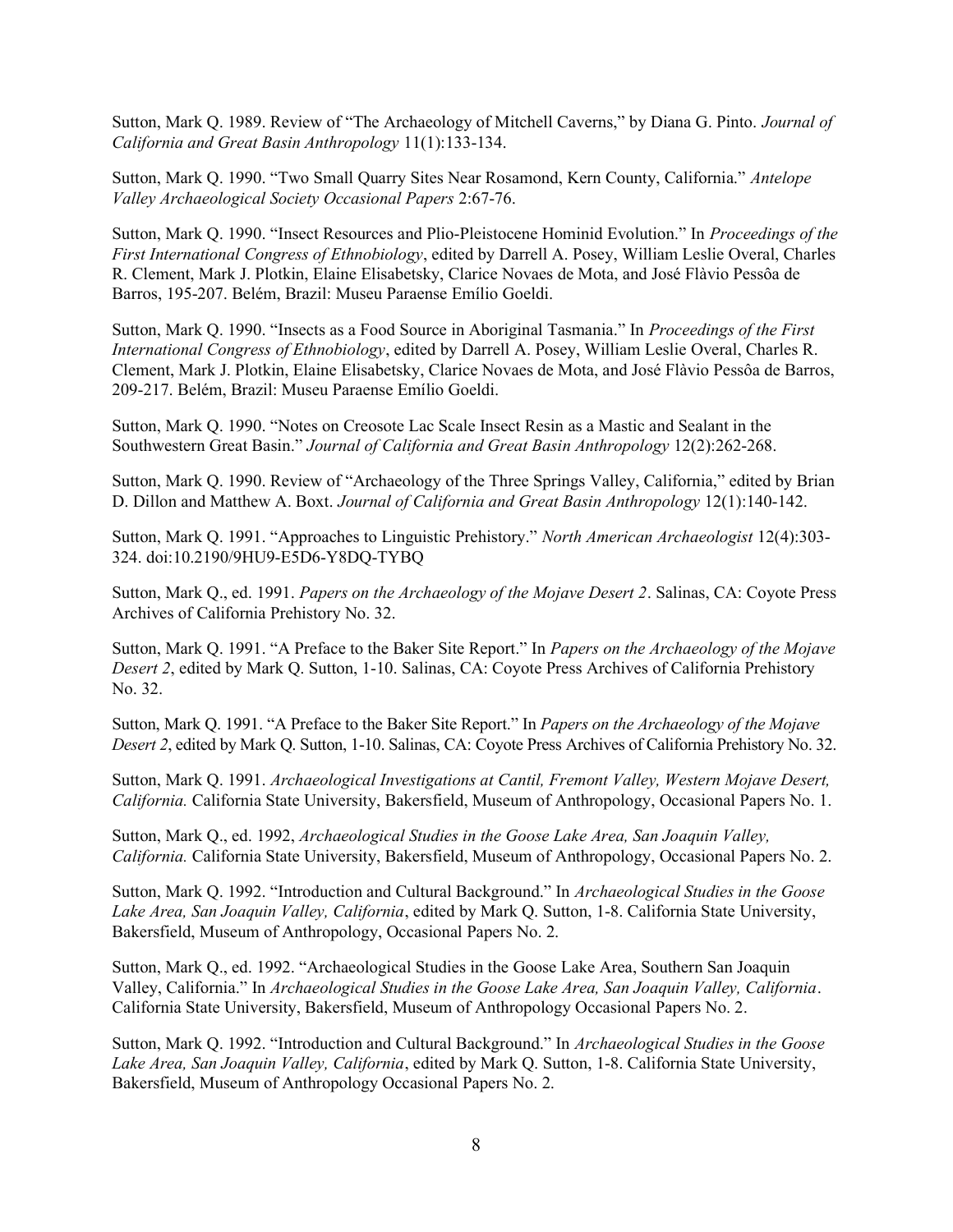Sutton, Mark Q. 1992. "The Goose Lake (CA-KER-766) Project." In Archaeological Studies in the Goose Lake Area, San Joaquin Valley, California, edited by Mark Q. Sutton, 26-30. California State University, Bakersfield, Museum of Anthropology Occasional Papers No. 2.

Sutton, Mark Q. 1992. "A Dated Human Burial in Red Rock Canyon, Kern County, California." Kern County Archaeological Society Journal 3:23-29.

Sutton, Mark Q. 1992. "Recent Excavations at Rustler Rockshelter, Eastern Mojave Desert." Society for California Archaeology Newsletter 26(5):10.

Sutton, Mark Q., ed. 1993. Archaeological Investigations in Rosamond, Western Mojave Desert, California. California State University, Bakersfield, Museum of Anthropology, Occasional Papers No. 3.

Sutton, Mark Q. 1993. "Background to the Archaeology of the Rosamond Area, Western Mojave Desert, California." In Archaeological Studies in Rosamond, Western Mojave Desert, California, edited by Mark Q. Sutton, 1-9. California State University, Bakersfield, Museum of Anthropology, Occasional Papers No. 3.

Sutton, Mark Q. 1993. "On the Archaeology of the Western Mojave Desert: Notes from Rosamond." In Archaeological Studies in Rosamond, Western Mojave Desert, California, edited by Mark Q. Sutton, 154- 157. California State University, Bakersfield, Museum of Anthropology, Occasional Papers No. 3.

Sutton, Mark Q. 1993. "Midden and Coprolite Derived Subsistence Evidence: An Analysis of Data from the La Quinta Site, Salton Basin, California." Journal of Ethnobiology 13(1):1-15.

Sutton, Mark Q. 1993. "The Numic Expansion in Great Basin Oral Tradition." Journal of California and Great Basin Anthropology 15(1):111-128.

Sutton, Mark Q. 1993. "On the Subsistence Ecology of the 'Late Inland Millingstone Horizon' in Southern California." Journal of California and Great Basin Anthropology 15(1):134-140.

Sutton, Mark Q. 1993. "On the Archaeology of the Western Mojave Desert: Notes from Rosamond." In Archaeological Studies in Rosamond, Western Mojave Desert, California, edited by Mark Q. Sutton, 154- 157. California State University, Bakersfield, Museum of Anthropology, Occasional Papers No. 3.

Sutton, Mark Q., ed. and annotator. 1993. "The Indians of Pelican Island by Harold Estep." Kern County Archaeological Society Journal 4:2-30.

Sutton, Mark Q. 1993. "A Perspective on Archaeological Research in the California Desert: 1960 to 1990." Proceedings of the Society for California Archaeology, Vol. 6, edited by Martin D. Rosen, Lynne E. Christenson, Susan M. Hector, and Don Laylander, 233-237.

Sutton, Mark Q. 1993. Review of "Before the Wilderness: Environmental Management by Native Californians," edited by Thomas C. Blackburn and Kat Anderson. Journal of California and Great Basin Anthropology 15(2):261-263.

Sutton, Mark Q. 1994. "Indirect Studies in Paleonutrition Studies." In Paleonutrition: The Diet and Health of Prehistoric Americans, edited by Kristin D. Sobolik, 98-111. Carbondale, IL: Southern Illinois University, Center for Archaeological Investigations, Occasional Paper No. 22.

Sutton, Mark Q. 1994. "The Numic Expansion as Seen from the Mojave Desert." In Across the West: Human Population Movement and the Expansion of the Numa, edited by David B. Madsen and David Rhode, 133-140. Salt Lake City, UT: University of Utah Press.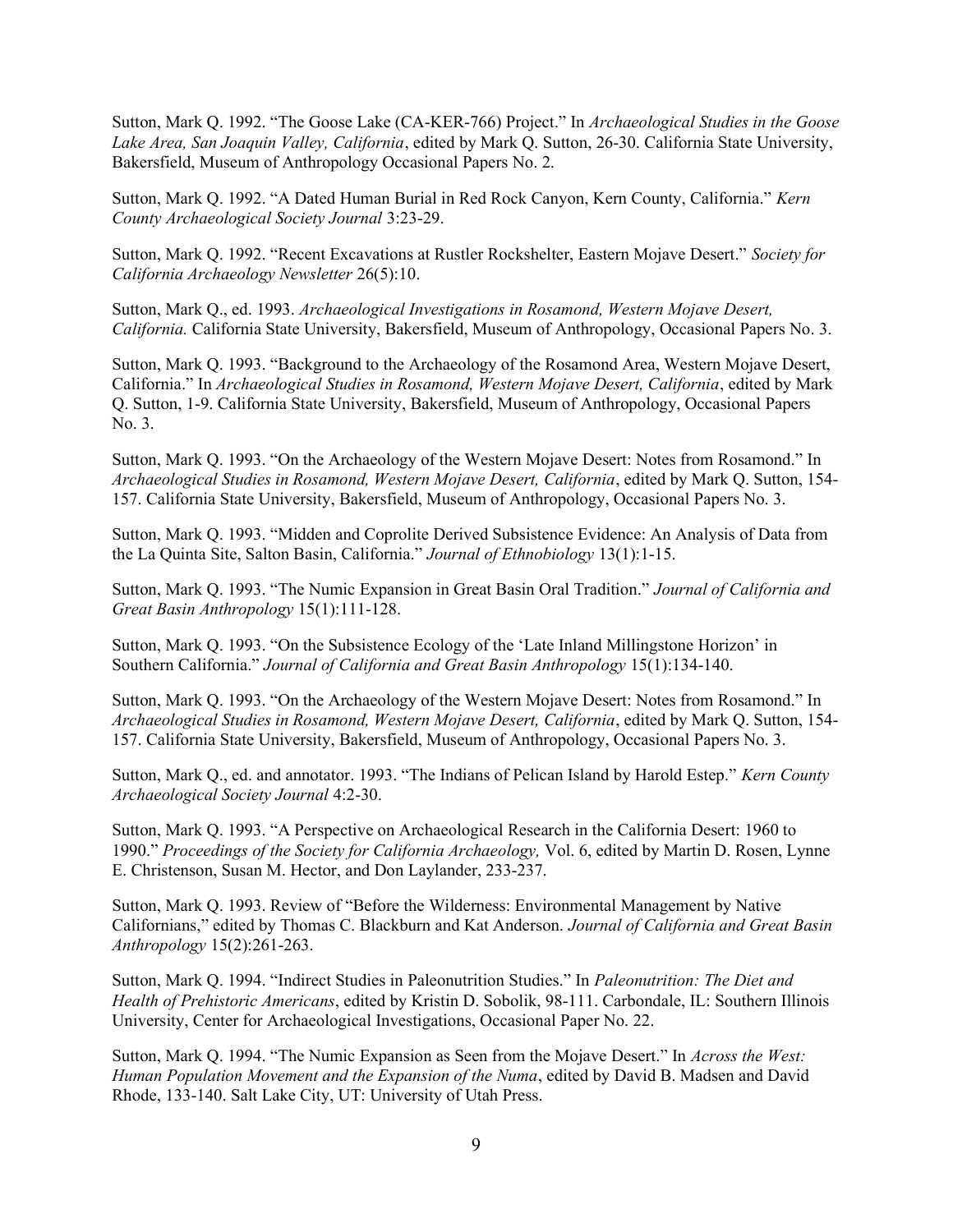Sutton, Mark Q. 1994. "A Consideration of a Hopi Migration Across the Mojave Desert." In Kelso Conference Papers, 1987-1992: A Collection of Papers and Abstracts from the First Five Kelso Conferences on the Prehistory of the Mojave Desert, edited by G. Dicken Everson and Joan S. Schneider, 15-20. California State University, Bakersfield, Museum of Anthropology, Occasional Papers No. 4.

Sutton, Mark Q. 1995. "The Rustler Rockshelter Site." In Ancient Surfaces of the East Mojave Desert, edited by Robert E. Reynolds and Jennifer Reynolds. San Bernardino County Museum Association Quarterly 42(3):81-82.

Sutton, Mark Q. 1995. "Archaeological Aspects of Insect Use." Journal of Archaeological Method and Theory 2(3):253-298. doi:10.1007/BF02229009.

Sutton, Mark Q. 1995. Comment on Chartkoff's "A Nested Hierarchy of Contexts: An Approach to Defining Significance for Lithic Scatters." Journal of California and Great Basin Anthropology 17(1):129-130.

Sutton, Mark Q. 1995. Review of "Toward a New Taxonomic Framework for Central California Archaeology: Essays by James A. Bennyhoff and David A. Fredrickson," edited by Richard E. Hughes. American Antiquity 60(2):389. doi:10.2307/282158.

Sutton, Mark Q. 1995. Review of "Toward a New Taxonomic Framework for Central California Archaeology: Essays by James A. Bennyhoff and David A. Fredrickson." American Antiquity 60(2):389.

Sutton, Mark Q. 1996. "The Current Status of the Archaeology of the Mojave Desert." Journal of California and Great Basin Anthropology 18(2):221-257.

Sutton, Mark Q. 1996. "A Charmstone Cache from the Southern San Joaquin Valley." Pacific Coast Archaeological Society Quarterly 32(4):41-54.

Sutton, Mark Q. 1997. "A Brief Introduction to the Archaeology of Nettle Spring." Tomo-Kahni News  $4(4):4-5.$ 

Sutton, Mark Q. 1997. "A Background for Archaeological Investigations at Buena Vista Lake, Southern San Joaquin Valley, California." Kern County Archaeological Society Journal 8:3-21.

Sutton, Mark Q. 1998. "Cluster Analysis of Paleofecal Data Sets: A Test of Late Prehistoric Settlement and Subsistence Patterns in the Northern Coachella Valley, California." American Antiquity 63(1):86-107. doi:10.2307/2694778.

Sutton, Mark Q. 1998. "Forward." In Walking Where We Lived: Memoirs of A Mono Indian Family, by Gaylen D. Lee, xi-xii. Norman, OK: University of Oklahoma Press.

Sutton, Mark Q. 2000. "Notes on Two Tubatulabal Strands of Glass Beads." Society for California Archaeology Newsletter 34(4):28-32.

Sutton, Mark Q. 2000. "Prehistoric Movements of Northern Uto-Aztecan Peoples Along the Northwestern Edge of the Southwest: Impact on Southwestern Populations." In The Archaeology of Regional Interaction: Religion, Warfare, and Exchange Across the American Southwest and Beyond, edited by Michele Hegmon, 295-315. Boulder, CO: University Press of Colorado.

Sutton, Mark Q. 2000. "Strategy and Tactic in the Analysis of Archaeological Hunter-Gatherer Systems." North American Archaeologist 21(3):217-231. doi:10.2190/9NGU-QHJL-BB9L-AAFR.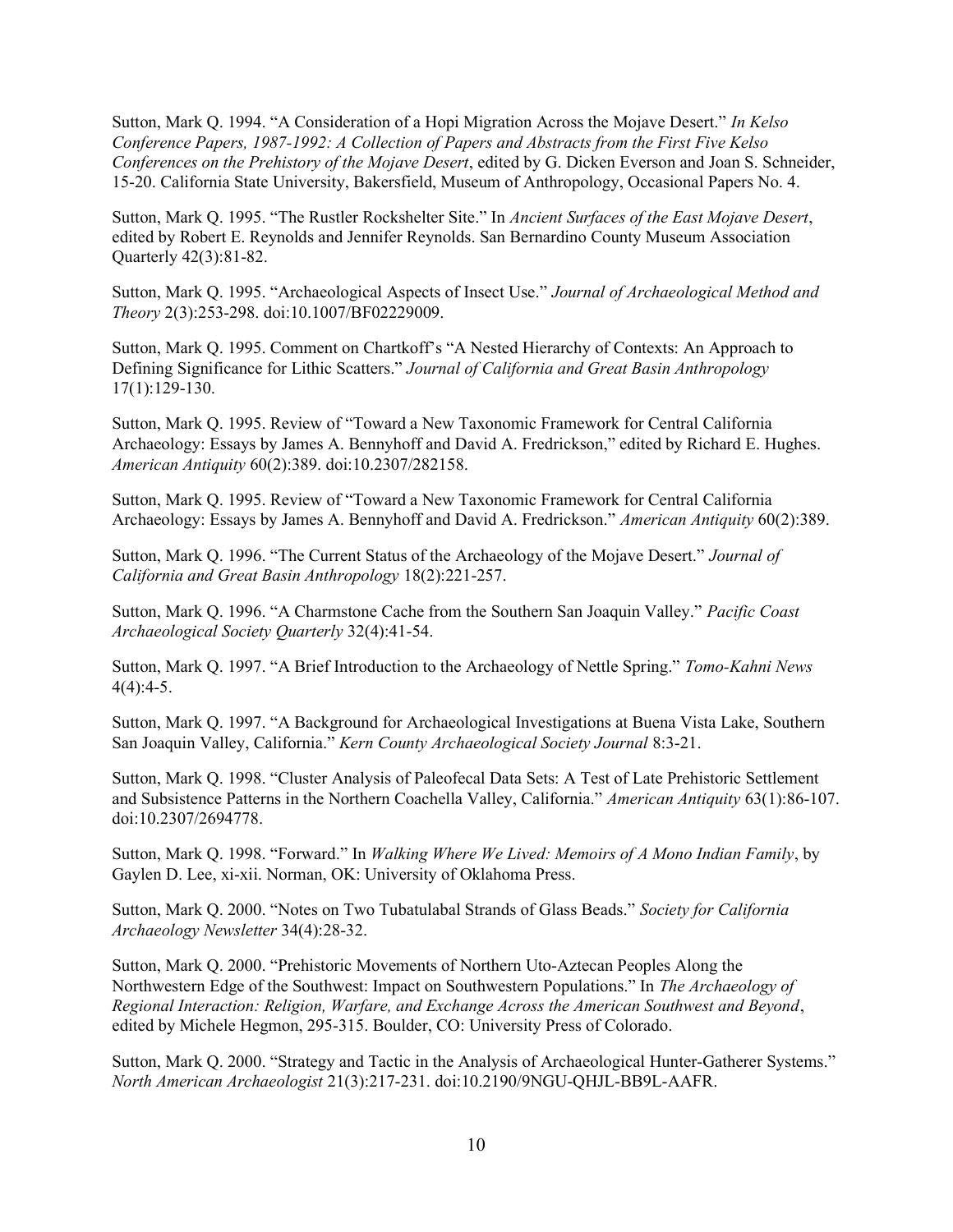Sutton, Mark Q. 2021. An Introduction to Native North America. London and New York: Routledge. (There are six editions of this book, dated 2000, 2003, 2008, 2011, 2017, and 2021).

Sutton, Mark Q. 2001. "Excavations at Teddy Bear Cave (CA-KER-508), Tomo-Kahni State Park, Southern Sierra Nevada, California." Pacific Coast Archaeological Society Quarterly 37(1):1-26.

Sutton, Mark Q. 2005. The 1992 Excavations at Rustler Rockshelter (CA-SBR-288) Eastern Mojave Desert, California. San Bernardino County Museum Association Quarterly 52(4), Redlands.

Sutton, Mark Q. 2007. A Prehistory of North America. Routledge, Milton Park, Abingdon, Oxfordshire, UK.

Sutton, Mark Q. 2009. "People and Language: Defining the Takic Expansion into Southern California." Pacific Coast Archaeological Society Quarterly 41(2-3):31-93.

Sutton, Mark Q. 2010. "A Reevaluation of Northern Uto-Aztecan Prehistory in Alta California." California Archaeology 2(1):3-30.

Sutton, Mark Q. 2010. "The Del Rey Tradition and Its Place in the Prehistory of Southern California." Pacific Coast Archaeological Society Quarterly 44(2):1-54.

Sutton, Mark Q. 2010. Review of "Avocados to Millingstones: Papers in Honor of D. L. True," edited by Georgie Waugh and Mark E. Basgall. California Archaeology 2(1):119-120. doi:10.1179/cal.2010.2.1.119.

Sutton, Mark Q. 2011. "The Palomar Tradition and Its Place in the Prehistory of Southern California." Pacific Coast Archaeological Society Quarterly 44(4):1-74.

Sutton, Mark Q. 2013. "The Development of Cultural Sequences in the Mojave Desert: The Contributions of Malcolm J. Rogers." Pacific Coast Archaeological Society Quarterly 48(3&4):57-64.

Sutton, Mark Q. 2014. "The Fourth World in North America: Progress and Promise." In Native Nations: The Survival of Fourth World Peoples, edited by Sharlotte Neely, 1-36. Vernon, BC: JCharlton Publishing, Ltd.

Sutton, Mark Q. 2016. "Warfare and Expansion: An Ethnohistoric Perspective on the Numic Spread." In Violence and Warfare among Hunter-Gatherers, edited by Mark W. Allen and Terry L. Jones, 149-167. London and New York: Routledge. doi:10.4324/9781315415970-8.

Sutton, Mark Q. 2017. "Voices from the Past: Conceptualizing a 'Fifth World.'" 2017. Journal of Anthropology and Archaeology 5(1):17-19. doi:10.15640/jaa.v5n1a2.

Sutton, Mark Q. 2017. "Chasing Ghosts? Rethinking the Prehistory of the Late Holocene Mojave Desert." Pacific Coast Archaeological Society Quarterly 53(1):1-78.

Sutton, Mark Q. 2017. "The 'Fishing Link': Salmonids and the Initial Peopling of the Americas." PaleoAmerica 3(3):231-259.

Sutton, Mark Q. 2018. "From the Late Pleistocene to the Middle Archaic in the Mojave Desert: A Past Evolving." In The Archaic of the American Southwest, edited by Bradley Vierra, 31-51. Salt Lake City, UT: University of Utah Press.

Sutton, Mark Q. 2018. "Paleoindian-Era Osseous Rods: Distribution, Dating, and Function." PaleoAmerica 4(3):183-201.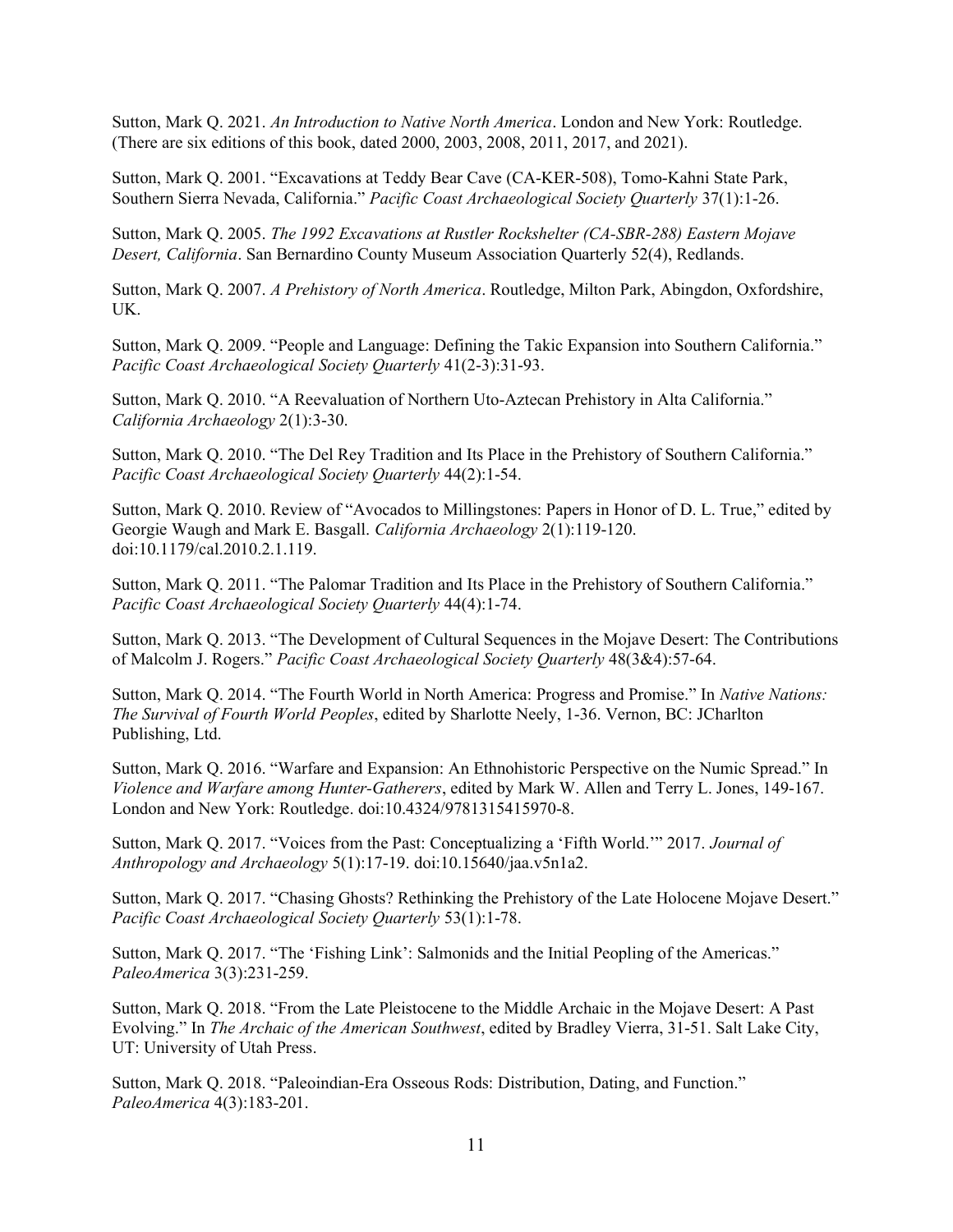Sutton, Mark Q. 2019. "Tales from the Blue Goose: A Few Stories of Claude N. Warren." Journal of California and Great Basin Anthropology 39(1):104-105.

Sutton, Mark Q. 2019. "The Buttonwillow Complex: A Proposed Western Stemmed Tradition Variant in the Southern San Joaquin Valley, California." California Archaeology 11(2):235-266.

Sutton, Mark Q. 2019. "A New Possible Function of Crescents." Journal of California and Great Basin Anthropology 39(2):222-229.

Sutton, Mark Q. 2019. "Reassessing the Paleoindian Witt Archaeological Locality, Tulare Lake, San Joaquin Valley, California." PaleoAmerica 5(3):276-299. doi.org/10.1080/20555563.2019.1625259.

Sutton, Mark Q. 2019. "Paleoindian Colonization by Boat? Refining the Coastal Model." PaleoAmerica 4(4):325-339. doi:10.1080/20555563.2019.1565750.

Sutton, Mark Q. 2020. Bioarchaeology: An Introduction to the Archaeology and Anthropology of the Dead. London and New York: Routledge.

Sutton, Mark Q. 2021. Archaeology: The Science of the Human Past, 6th edition. Routledge, Milton Park, Abingdon, Oxfordshire, UK. (There are six editions of this book, dated 2003, 2006 [with R. M. Yohe], 2008 [with R. M. Yohe], 2013, 2018, and 2021).

Sutton, Mark Q. 2021. "Envisioning a Western Clovis Ritual Complex." PaleoAmerica 5:276-288. doi.org/10.1080/20555563.2021.1933334.

#### Sutton as Lead Author

Sutton, Mark Q. and E. N. Anderson. 2013. An Introduction to Cultural Ecology. Lanham, MD: AltaMira Press. (There are three editions of this book, dated 2004, 2010, and 2013).

Sutton, Mark Q., and Brooke S. Arkush. 1996. Archaeological Laboratory Methods: An Introduction. Dubuque, IO: Kendall/Hunt. (There are seven editions of this book, dated 1996, 1998, 2002, 2006, 2009, 2014, and 2019).

Sutton, Mark Q., and Matthew R. Des Lauriers. 2002. "Emerging Patterns in Obsidian Usage in the Southern San Joaquin Valley, California." Pacific Coast Archaeological Society Quarterly 38(2&3):1-18.

Sutton, Mark Q., and David D. Earle. 2017. "The Desert Serrano of the Mojave River." Pacific Coast Archaeological Society Quarterly 53(2&3):1-61.

Sutton, Mark Q., and G. Dicken Everson. 1992. "Archaeological Investigations at the Oak Creek Canyon Site (CA-KER-1998), Tehachapi Mountains." Pacific Coast Archaeological Society Quarterly 28(1):43-66.

Sutton, Mark Q., and Jill K. Gardner. 2010. "Reconceptualizing the Encinitas Tradition of Southern California." Pacific Coast Archaeological Society Quarterly 42(4):1-64.

Sutton, Mark Q. and Jill K. Gardner. 2016. Archaeological Investigations at the Koehn Lake Site (CA-KER-875), Fremont Valley, Western Mojave Desert, California. Salinas, CA: Archives of California Prehistory No. 59.

Sutton, Mark Q., and Jill K. Gardner. 2020. "A Good 'Fish'n Spot': Test Excavations at the Grasse Site (CA-KER-5408), Buena Vista Lake, Southern San Joaquin Valley, California." Proceedings of the Society for California Archaeology, Vol. 34, edited by Jill K. Gardner, 63-79.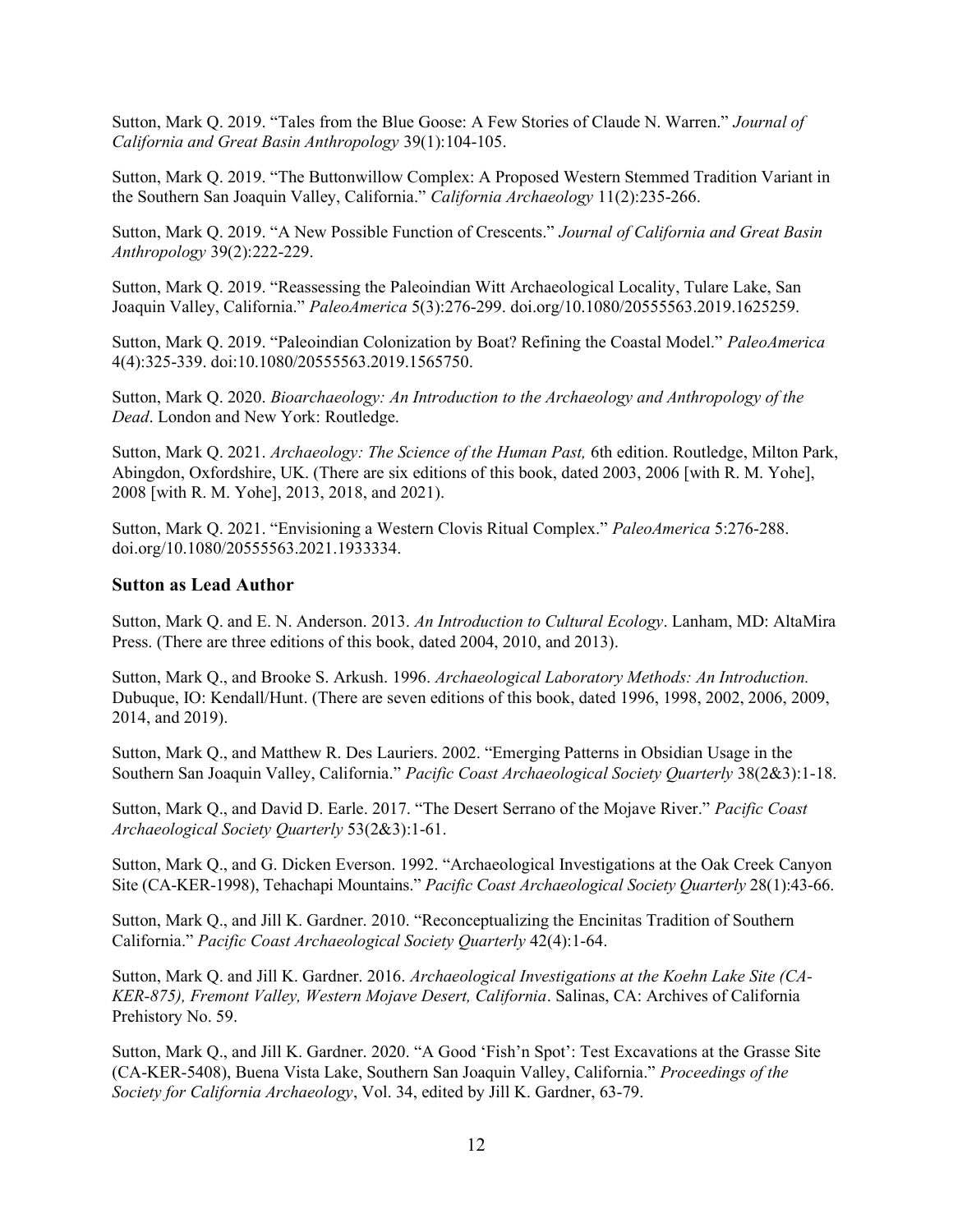Sutton, Mark Q., and Kenneth W. Gobalet. 2020. "Paleoindian-Age Fish Remains from the Tule Lake Rock Shelter, Northeastern California." Journal of California and Great Basin Anthropology 40(2):195- 204.

Sutton, Mark Q., and Andy Greene. 1988. "A Note on Kawaiisu Ethnopharmacology." Society for California Archaeology Newsletter 22(2):13.

Sutton, Mark Q., and Donn R. Grenda. 2012. "Defining Level 1 at Malaga Cove (CA-LAN-138), California." California Archaeology 4(1):123-144. doi:10.1179/cal.2012.4.1.123.

Sutton, Mark Q., and Scott R. Jackson. 1993. "Archaeological Investigations CA-KER-2450, Rosamond, Kern County, California." In Archaeological Studies in Rosamond, Western Mojave Desert, California, edited by Mark Q. Sutton, 10-25. California State University, Bakersfield, Museum of Anthropology, Occasional Papers No. 3.

Sutton, Mark Q., and Henry C. Koerper. 2009. "The Middle Holocene Western Nexus: An Interaction Sphere between Southern California and the Northwestern Great Basin." Pacific Coast Archaeological Society Quarterly 41(2&3):1-29.

Sutton, Mark Q., and Rebecca S. Orfila. 2003. "A Radiocarbon Correction Factor for Freshwater Shell from the Lower Kern River/Northern Buena Vista Lake Area, Southern San Joaquin Valley, California." Society for California Archaeology Newsletter 37(2):23-24.

Sutton, Mark Q., and Robert E. Parr. 1991. "An Archaeological Survey of Hidden Valley, Central Mojave Desert." In Papers on the Archaeology of the Mojave Desert 2, edited by Mark Q. Sutton, 85-125. Salinas, CA: Coyote Press Archives of California Prehistory No. 32.

Sutton, Mark Q., and Karl J. Reinhard. 1995. "Cluster Analysis of the Coprolites from Antelope House: Implications for Anasazi Diet and Cuisine." Journal of Archaeological Science 22(6):741-750.

Sutton, Mark Q., and David Rhode. 1994. "A History of the Numic Problem." In Across the West: Human Population Movement and the Expansion of the Numa, edited by David B. Madsen and David Rhode, 6- 15. Salt Lake City, UT: University of Utah Press.

Sutton, Mark Q., and Eric W. Ritter. 1984. "A Basket Fragment from the Lava Mountains, California." Journal of California and Great Basin Anthropology 6(1):115-118.

Sutton, Mark Q., and Eric W. Ritter. 1987. "Two Cast Iron Pots from Aboriginal Contexts in Southern California." Journal of California and Great Basin Anthropology 9(2):289-292.

Sutton, Mark Q., and R. W. Robinson. 1977. Final Report on the Mitigation for the Cultural Resources on the Space Shuttle Transport Road. United States Army Corps of Engineers, Los Angeles.

Sutton, Mark Q., and R. W. Robinson. 2021. "Test Excavations at the Burnt Peak Pictograph Site (CA-LAN-484), Western Mojave Desert, California." Pacific Coast Archaeological Society Quarterly 55(2&3):105-127.

Sutton, Mark Q., and Joan S. Schneider. 1996. Archaeological Investigations at Guapiabit: CA-SBR-1913. San Bernardino County Museum Association Quarterly 43(4).

Sutton, Mark Q., and Jay A. Tremblay. 1977. Archaeological Investigations at Seven Sites on Edwards Air Force Base, California. Edwards Air Force Base, Air Force Flight Test Center Technical Publication No. 18.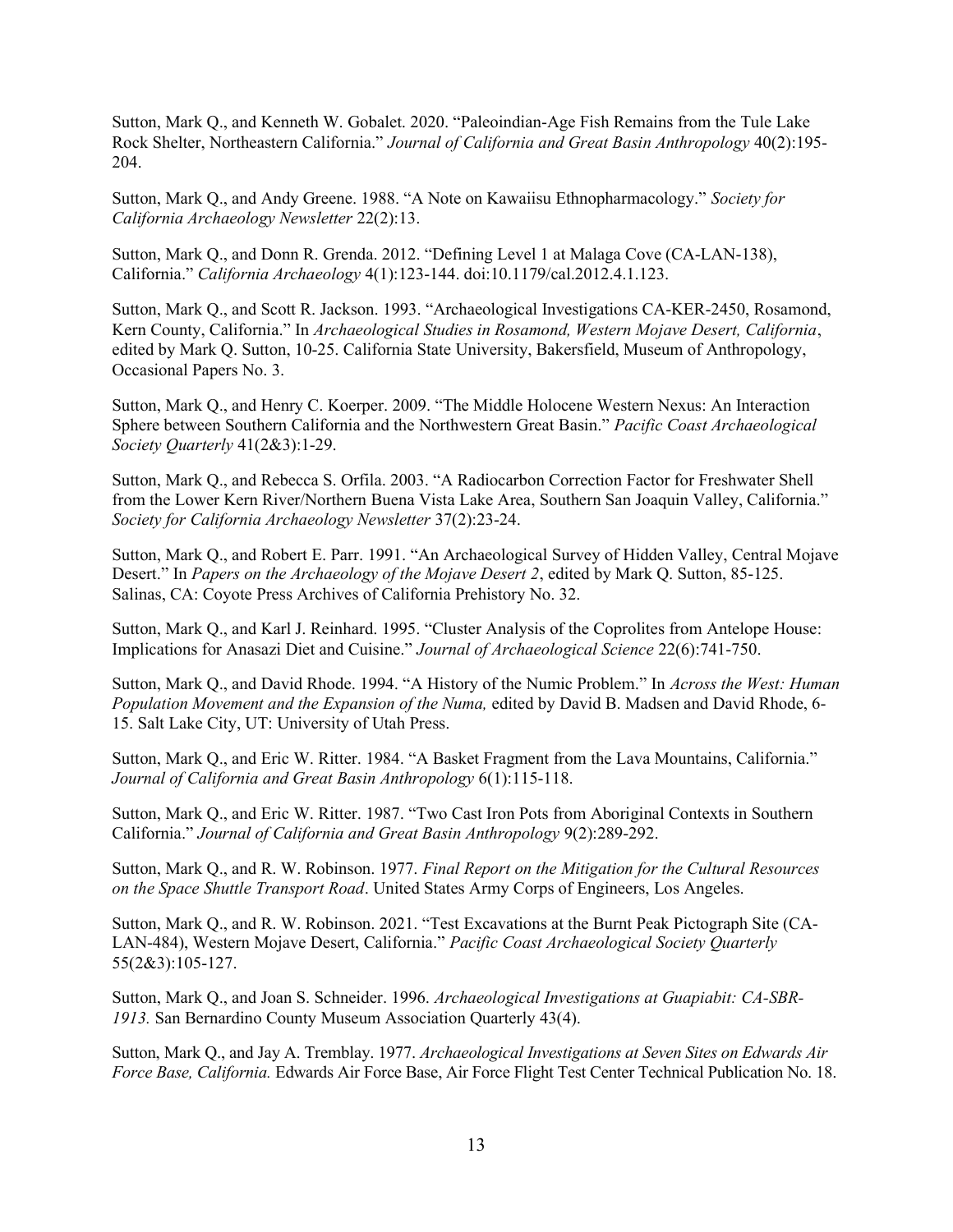Sutton, Mark Q., and Claude N. Warren. 1988. "Introduction." In A Symposium on Mojave Prehistory, edited by Mark Q. Sutton and Claude N. Warren. Pacific Coast Archaeological Society Quarterly 24(1):1.

Sutton, Mark Q., and Philip J. Wilke. 1984. "New Observations on a Clovis Point from the Central Mojave Desert, California." Journal of California and Great Basin Anthropology 6(1):113-115.

Sutton, Mark Q., and Philip J. Wilke, eds. 1988. Archaeological Investigations at CA-RIV-1179, CA-RIV-2823, and CA-RIV-2827, La Quinta, Riverside County, California. Salinas, CA: Coyote Press Archives of California Prehistory No. 20.

Sutton, Mark Q., and Philip J. Wilke. 1988. "Archaeological Investigations at the CA-RIV-2823 Rock Cairn Complex." In Archaeological Investigations at CA-RIV-1179, CA-RIV-2823, and CA-RIV-2827, La Quinta, Riverside County, California, edited by Mark Q. Sutton and Philip J. Wilke, 15-20. Salinas, CA: Coyote Press Archives of California Prehistory No. 20.

Sutton, Mark Q., and Audry A. Williams. 2021. "The Taft College Excavations at CA-KER-60, Buena Vista Lake, Southern San Joaquin Valley, California: A Synopsis." Pacific Coast Archaeological Society Quarterly 55(2&3):3-67.

Sutton, Mark Q., and Robert M. Yohe II. 1987. "Nopah Cave: A Late Period Sheep Hunting Camp in the Southwestern Great Basin." Pacific Coast Archaeological Society Quarterly 23(3):24-34.

Sutton, Mark Q., and Robert M. Yohe II. 1988. "The Perishables from Cave No. 5, Providence Mountains, California." Journal of California and Great Basin Anthropology 10(1):117-123.

Sutton, Mark Q. and Robert M. Yohe II. 1988. "The Human Remains from CA-RIV-1179." In Archaeological Investigations at CA-RIV-1179, CA-RIV-2823, and CA-RIV-2827, La Quinta, Riverside County, California, edited by Mark Q. Sutton and Philip J. Wilke, 77-102. Salinas, CA: Coyote Press Archives of California Prehistory No. 20.

Sutton, Mark Q., and Robert M. Yohe II. 1988. "Terrestrial and Avian Faunal Remains from CA-RIV-1179." In Archaeological Investigations at CA-RIV-1179, CA-RIV-2823, and CA-RIV-2827, La Quinta, Riverside County, California, edited by Mark Q. Sutton and Philip J. Wilke, 103-117. Salinas, CA: Coyote Press Archives of California Prehistory No. 20.

Sutton, Mark Q., and Robert M. Yohe II. 1989. "An Analysis of the Vertebrate Faunal Remains from the Afton Canyon Site (CA-SBR-85)." In The Archaeology of the Afton Canyon Site, by Joan S. Schneider, 143-158. San Bernardino County Museum Association Quarterly 36(1).

Sutton, Mark Q., Christopher B. Donnan, and Dennis L. Jenkins. 1987. "The Archaeology of Southcott Cave, Providence Mountains, California." Journal of California and Great Basin Anthropology 9(2):232-250.

Sutton, Mark Q., Jill K. Gardner, and Kenneth W. Gobalet. 2012. "Archaeological Investigations at the Big Cut Site (CA-KER-4395), Buena Vista Lake, California." Pacific Coast Archaeological Society Quarterly 46(1&2):1-33.

Sutton, Mark Q., Jill K. Gardner, and Kenneth W. Gobalet. 2018. "Archaeological Test Excavations at the Buttonwillow Site (CA-KER-2720): An Intact Stratified Site in the Southern San Joaquin Valley, California." Pacific Coast Archaeological Society Quarterly 54(1):1-77.

Sutton, Mark Q., Scott R. Jackson, and F. A. Riddell. 1994. "Test Excavations at Seven Sites in the Southern Sierra Nevada near Lake Isabella, California." Kern County Archaeological Society Journal 5:22-85.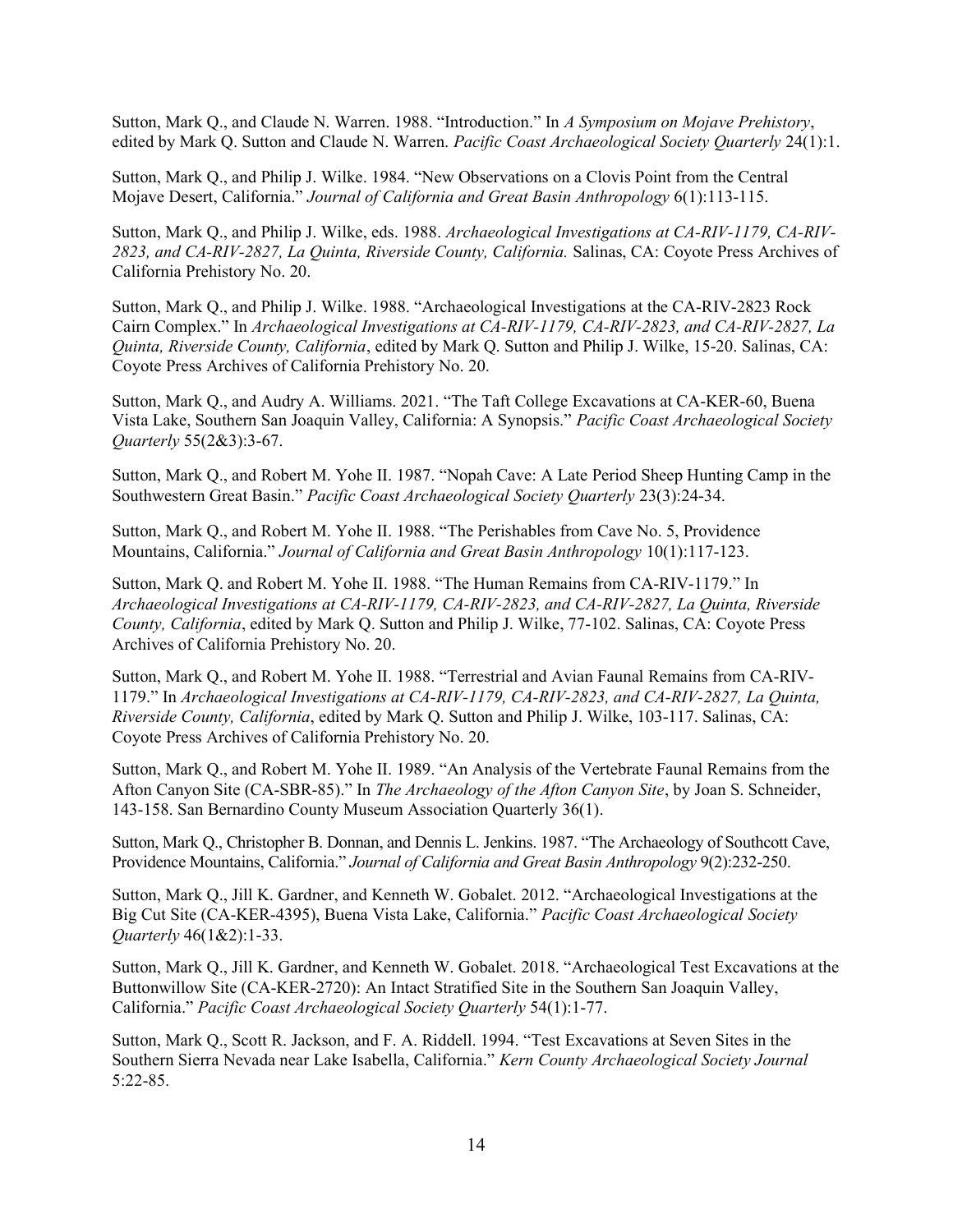Sutton, Mark Q., Minnie Malik, and Andrew Ogram. 1996. "Experiments on the Determination of Gender from Coprolites by DNA Analysis." Journal of Archaeological Science 23(2):263-267. doi:10.1006/jasc.1996.0023.

Sutton, Mark Q., Robin Mitchell, and R. W. Robinson. 2021. "Archaeological Investigations at the LePage Site (CA-LAN-483)." Pacific Coast Archaeological Society Quarterly 55(2&3):69-104.

Sutton, Mark Q., Robin Novickas, and Gregory Seymour. 2000. "Archaeological Investigations at Vontrigger Spring, Eastern Mojave Desert, California." In Archaeological Passages: A Volume in Honor of Claude Nelson Warren," edited by Joan S. Schneider, Robert M. Yohe II, and Jill K. Gardner, 153-168. Western Center for Archaeology & Paleontology, Publications in Archaeology No. 1.

Sutton, Mark Q., Jennifer Parkinson, and Martin D. Rosen. 2019. "Observations Regarding the Cerutti Mastodon." PaleoAmerica 5(1):8-15. https://doi.org/10.1080/20555563.2019.1589409.

Sutton, Mark Q., Roger W. Robinson, and Jill K. Gardner. 2009. "Excavations at the Red Rock Canyon Rockshelter (CA-KER-147), Western Mojave Desert. California." Pacific Coast Archaeological Society Quarterly 42(2&3):17-115.

Sutton, Mark Q., Joan S. Schneider, and Robert M. Yohe II. 1993. The Siphon Site (CA-SBR-6580): A Millingstone Horizon Site in Summit Valley, California. San Bernardino County Museum Association Quarterly 40(3).

Sutton, Mark Q., Kristin D. Sobolik, and Jill K. Gardner. 2010. Paleonutrition. Tucson, AZ: University of Arizona Press.

Sutton, Mark Q., Mark E. Basgall, Jill K. Gardner, and Mark W. Allen. 2007. "Advances in Understanding Mojave Desert Prehistory." In California Prehistory: Colonization, Culture, and Complexity, edited by Terry L. Jones and Kathryn A. Klar, 229-245. Lanham, MD: AltaMira Press.

Sutton, Mark Q., Jill K. Gardner, Seetha N. Reddy, and Lance Wollwage. 2010. Blue Cut: A Greven Knoll III Site in the Cajon Pass, San Bernardino County, California. Salinas, CA: Coyote Press Archives of California Prehistory, Vol. 58.

Sutton, Mark Q., R. W. Robinson, Jill K. Gardner, and Robert D. Rego. 2010. "The Archaeology of the Lazy T Site (CA-LAN-767), Southwestern Mojave Desert, California." Pacific Coast Archaeological Society Quarterly 44(1):43-81.

Sutton, Mark Q., Jill K. Gardner, Kenneth W. Gobalet, and Nancy Valente. 2016. "Archaeological Investigations at the Manifold Site (CA-KER-4220), Buena Vista Lake, Southern San Joaquin Valley, California." Pacific Coast Archaeological Society Quarterly 52(4):15-82.

Sutton, Mark Q., Rebecca S. Orfila, Bruno Huerta, and Patricia Martz. 2006. "Analysis of Possible Paleofecal Samples from Pellejo Chico Alto, Peru: Results and Lessons." Journal of Archaeological Science 33(11):1600-1604, doi:10.1016/j.jas.2006.02.009.

#### Sutton as Secondary Author

Ambler, J. Richard, and Mark Q. Sutton. 1989. "The Anasazi Abandonment of the San Juan Drainage and the Numic Expansion." North American Archaeologist 10(1):39-55. doi:10.2190/PD7N-AHB0-VQ59- MKGM.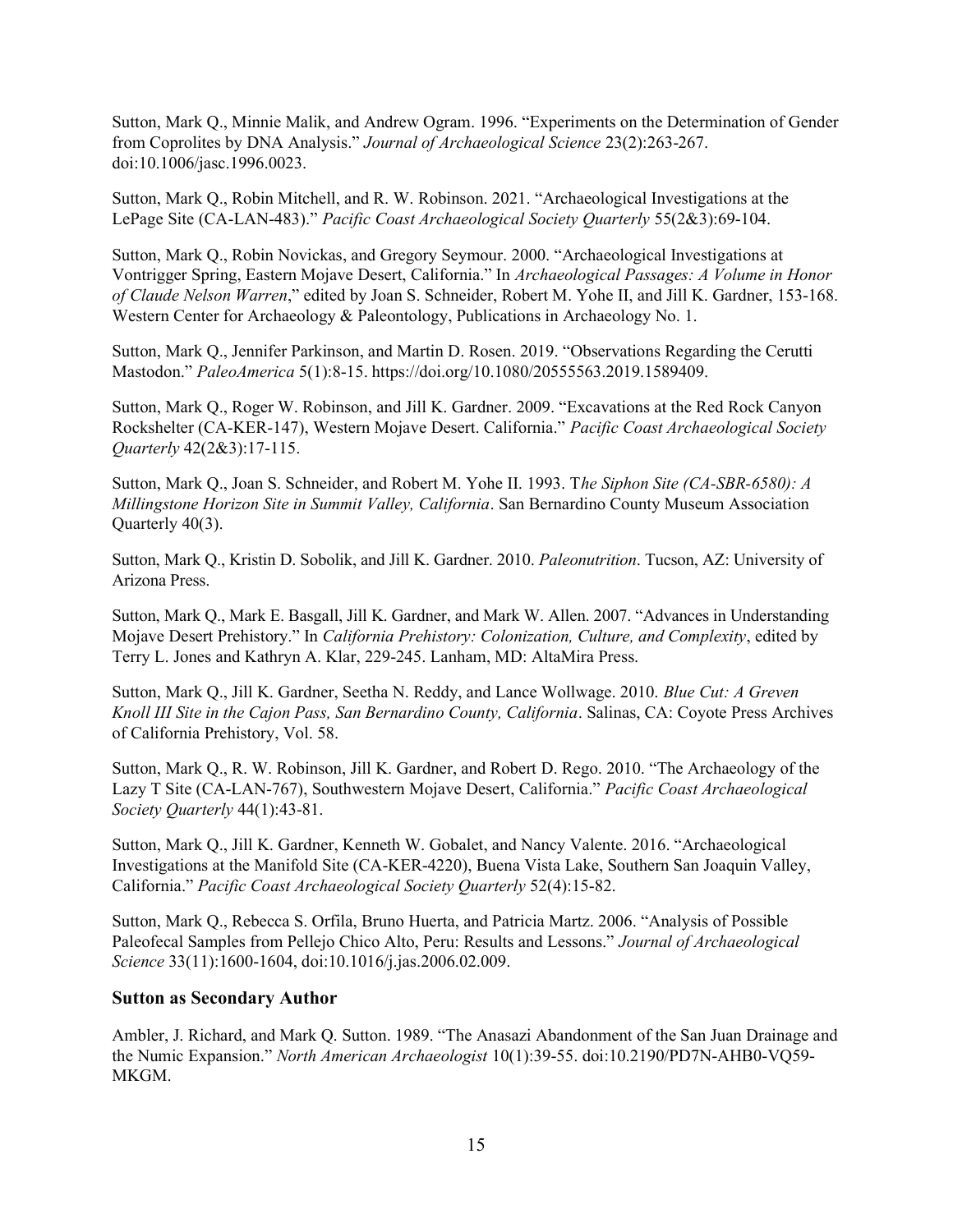Burnell, Taylor A., and Mark Q. Sutton. 2019. "New Methods for the Identification of Prehistoric Resins in the Southwest, U.S.A.: Proof of Concept. California." Journal of California and Great Basin Anthropology 39(2):230-236.

Chace, Paul G., and Mark Q. Sutton. 1990. "The Kelly Site Complex: An Inland Encinitas Tradition Settlement in San Diego County." Pacific Coast Archaeological Society Quarterly 26(1):42-59.

Des Lauriers, Matthew R., and Mark Q. Sutton. 2010. "The Archaeology of Witchstick Cave, Tomo Kahni State Historic Park, California." Pacific Coast Archaeological Society Quarterly 44(1):25-31.

Everson, G. Dicken, and Mark Q. Sutton. 1993. "Archaeological Investigations at Four Small Archaeological Sites in Rosamond, Kern County, California." In Archaeological Studies in Rosamond, Western Mojave Desert, California, edited by Mark Q. Sutton, 34-47. California State University, Bakersfield, Museum of Anthropology, Occasional Papers No. 3.

Fleagle (McQueen), Christine M., and Mark Q. Sutton. 2007. "A Kawaiisu Healing Cave." Journal of California and Great Basin Anthropology 27(1):72-77.

Gardner, Jill K., and Mark Q. Sutton. 2008. Place of the Little Pine: Data Recovery Investigations at Muscupiabit (CA-SBR-425/H) for the BNSF Railway Co. Cajon Subdivision Third Main Track Keenbrook to Summit Project, Cajon Pass, San Bernardino County, California. SRI Technical Report 08-04, Tucson, AZ.

Gardner, Jill K., and Mark Q. Sutton. 2010. "A Tragic Day at Cross Mountain: Salvage Excavations at CA-KER-4619, Southern Sierra Nevada, California." Pacific Coast Archaeological Society Quarterly 43(4):1-74.

LaPierre, Kish, and Mark Q. Sutton. 2017. "Notes on Paleofecal Material from Chapman Caves No. 1 (CA-INY-1534A), Naval Weapons Station (NAWS), China Lake, California." Journal of California and Great Basin Anthropology 37(2):202-209.

Lomax, Loreen, and Mark Q. Sutton. 1996. "The ASA Surface Collection from the Area of CA-SBR-1913, Summit Valley, California: Description and Interpretations." In Archaeological Investigations at Guapiabit: CA-SBR-1913, by Mark Q. Sutton and Joan S. Schneider, 43-50. Redlands, CA: San Bernardino County Museum Association Quarterly 43(4).

Peden, Andrea, and Mark Q. Sutton. 1996. "The Ceramics from CA-SBR-1913." In Archaeological Investigations at Guapiabit: CA-SBR-1913, by Mark Q. Sutton and Joan S. Schneider, 77-78. Redlands, CA: San Bernardino County Museum Association Quarterly 43(4).

Parr, Robert E., and Mark Q. Sutton. 1991. "Invisible Archaeological Deposits at Small Milling Sites." Journal of California and Great Basin Anthropology 13(2):279-283.

Siefkin, Susan Kerr, and Mark Q. Sutton. 1995. "An Isolated Cremation from Sand Canyon, Tehachapi, California." Kern County Archaeological Society Journal 6:41-51.

Wilke, Philip J., and Mark Q. Sutton. 1988. "Summary and Inferences." In Archaeological Investigations at CA-RIV-1179, CA-RIV-2823, and CA-RIV-2827, La Quinta, Riverside County, California, edited by Mark Q. Sutton and Philip J. Wilke, 157-164. Salinas, CA: Coyote Press Archives of California Prehistory No. 20.

Yohe, Robert M., II, and Mark Q. Sutton. 1991. "The Excavation of an Unusual Rock Feature North of Kramer Junction, San Bernardino County, California." In Papers on the Archaeology of the Mojave Desert 2, edited by Mark Q. Sutton, 75-84. Salinas, CA: Coyote Press Archives of California Prehistory No. 32.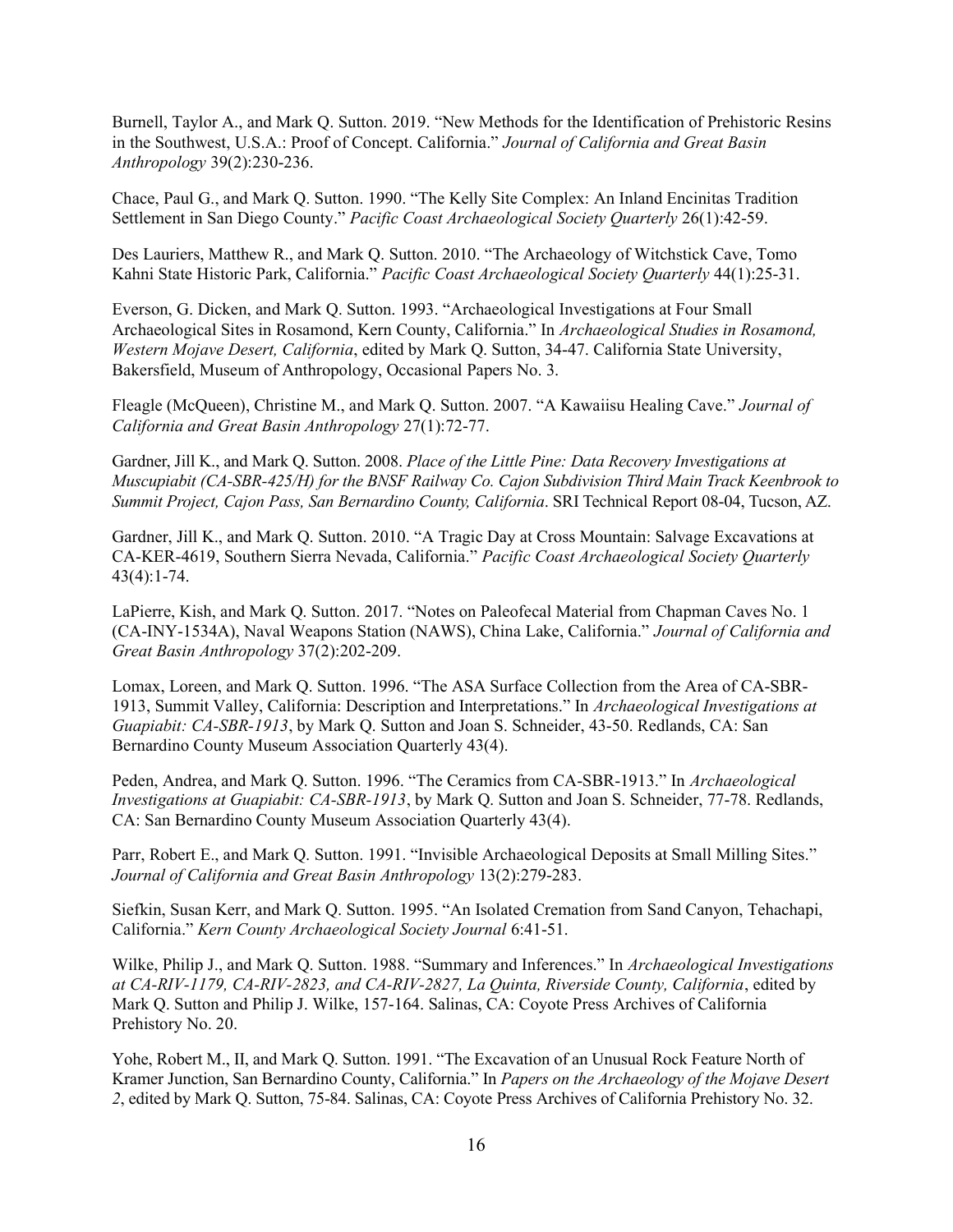Clift, Greg, Mark Q. Sutton, and Emmanuel Gabet. 1992. "A Second Look at Gifford and Schenck's Site 11 (CA-KER-46), Southern San Joaquin Valley, California." In Archaeological Studies in the Goose Lake Area, San Joaquin Valley, California, edited by Mark Q. Sutton, 67-89. California State University, Bakersfield, Museum of Anthropology, Occasional Papers No. 2.

Collins, Dawn, Aaron Dutcher, and Mark Q. Sutton. 1995. "Archaeological Investigations at the Greenlee Site (CA-TUL-1695), Southern Sierra Nevada." Kern County Archaeological Society Journal 6:3-21.

Everson, G. Dicken, Lori D. Wear, and Mark Q. Sutton. 1993. "Archaeological Investigations at 12 Sites in Rosamond, Kern County, California." In Archaeological Studies in Rosamond, Western Mojave Desert, California, edited by Mark Q. Sutton, 87-136. California State University, Bakersfield, Museum of Anthropology Occasional Papers No. 3.

Fox, Andrew, Carl Heron, and Mark Q. Sutton. 1995. "Characterization of Natural Products on Native American Archaeological and Ethnographic Materials from the Great Basin, USA: A Preliminary Study." Archaeometry 37(2):363-375. doi:10.1111/j.1475-4754.1995.tb00749.x.

Gardner, Jill K., Sally F. McGill, and Mark Q. Sutton. 2002. "Early and Middle Holocene Hearth Features Along the Garlock Fault, Western Fremont Valley, California." Pacific Coast Archaeological Society Quarterly 38(4):45-59.

Jackson, Scott R., Mark Q. Sutton, and Kenneth Gobalet. 1992. "The Faunal Remains from the Goose Lake Site (CA-KER-766)." In Archaeological Studies in the Goose Lake Area, San Joaquin Valley, California, edited by Mark Q. Sutton, 54-66. California State University, Bakersfield, Museum of Anthropology, Occasional Papers No. 2.

Knell, Edward J., Matthew E. Hill, Jr., and Mark Q. Sutton. 2021. "Assessing the Validity of Mojave Desert Lake Mojave and Silver Lake Projectile-Point Types." PaleoAmerica 7(3):242-259. doi:10.1080/20555563.2021.1894380.

Koerper, Henry C., Mark Q. Sutton, and Polly A. Peterson. 2010. "An Unusual Donut-Shaped Artifact from CA-LAN-62." Pacific Coast Archaeological Society Quarterly 43(4):75-88.

Kremkau, Scott H., Mark Sutton, and Jeffrey Allan Homburg. 2013. "Methods." In Cultural Resources Inventory and Site Evaluation of 10,000 Acres on Fort Irwin, San Bernardino County, California, edited by Patrick B. Stanton, Scott H. Kremkau, Richard Ciolek-Torello, and Steven D. Shelley, 2.1–2.9). SRI Technical Report 13-59, Statistical Research, Inc., Redlands, California.

O'Donnell, John T., Mark Q. Sutton, and R. W. Robinson. 1997. "Eggshell Cave: A Ceremonial Site in the Western Mojave Desert, California." Journal of California and Great Basin Anthropology 19(1):104-116.

Parr, Robert E., David J. Scott, and Mark Q. Sutton. 2000. Archaeological Investigations at CA-SBR-7691, A Millingstone Horizon Site in the Summit Valley, San Bernardino County, California. Redlands, CA: San Bernardino County Museum Association Quarterly 48(1).

Rosenthal, Jeffrey S., Gregory G. White, and Mark Q. Sutton. 2007. "The Central Valley: A View from the Catbird's Seat." In California Prehistory: Colonization, Culture, and Complexity, edited by Terry L. Jones and Kathryn A. Klar, 147-163. Lanham, MD: AltaMira Press.

Stacey, Rebecca J., Carl Heron, and Mark Q. Sutton. 1998. "The Chemistry, Archaeology, and Ethnography of a Native American Insect Resin." Journal of California and Great Basin Anthropology 20(1):53-71.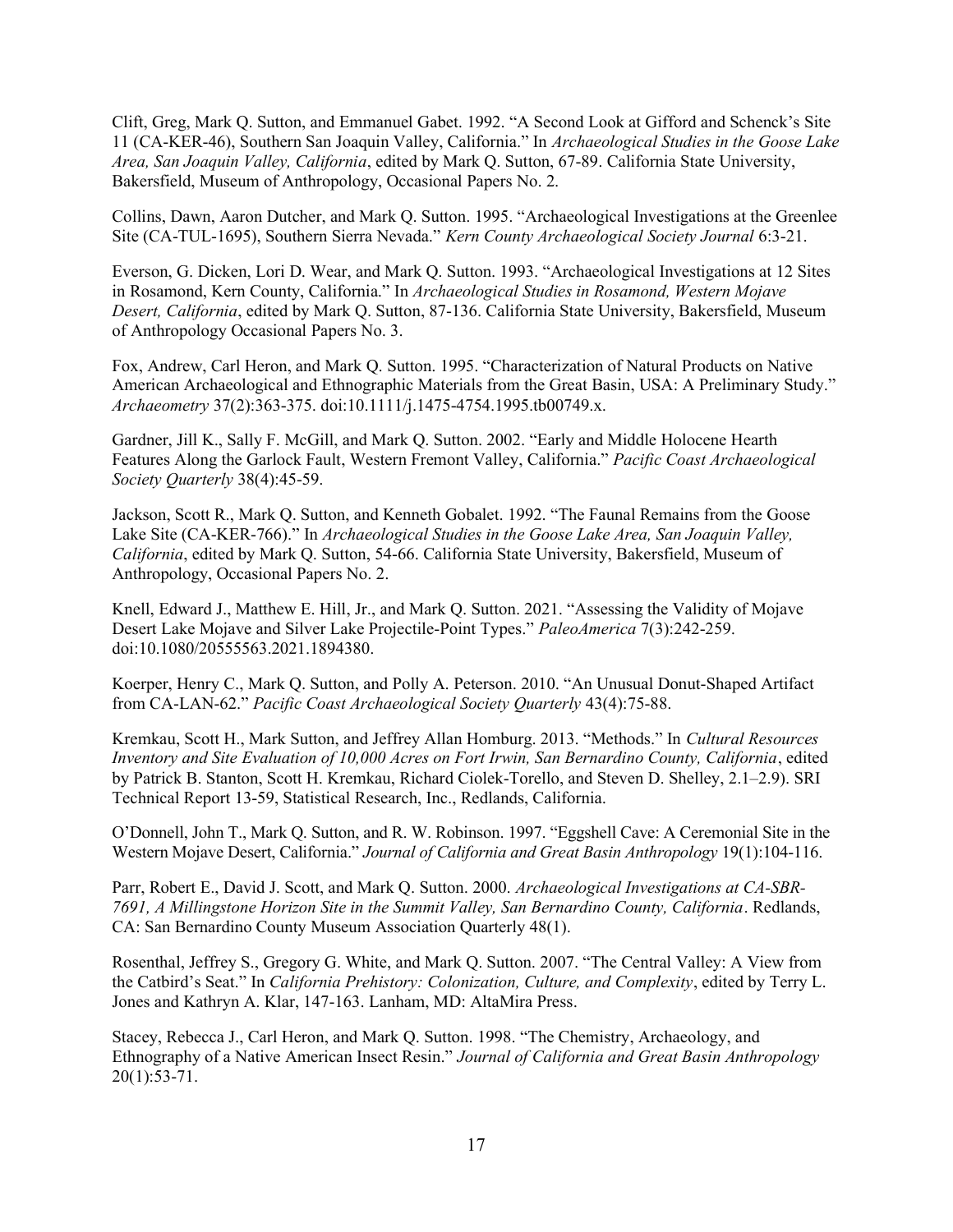Yohe, Robert M. II, Mark Q. Sutton, and Daniel F. McCarthy. 1986. "A 'Battle Scene' Petroglyph in the Coso Range, California." Journal of California and Great Basin Anthropology 8(1):133-137.

Zimmerman, Kelly L., Catherine Lewis-Pruett, and Mark Q. Sutton. 1989. "A Clovis-like Point from the Southern Sierra Nevada, California." Journal of California and Great Basin Anthropology 11(1):89-91.

Harvey, Victoria L., Roger W. Robinson, Mark Q. Sutton, and Douglas Manifold. 2005. "Archaeological Investigations at the California City Cave, CA-KER-517, Kern County, California." Papers in Antelope Valley Archaeology and Anthropology, edited by Roger W. Robinson, 119-134. Antelope Valley Archaeological Society Occasional Paper No. 4.

Lev-Tov, Justin S. E., Jeffrey Allan Homburg, Steven Douglas Shelley, and Mark Q. Sutton. 2012. Cultural Resources Inventory for the Limaville SACON Project (FY12-180), Fort Irwin, San Bernardino County, California. SRI Technical Report 12-41, Statistical Research, Inc., Redlands, California.

Newman, Margaret E., Robert M. Yohe II, Howard Ceri, and Mark Q. Sutton. 1993. "Immunological Protein Residue Analysis of Non-lithic Archaeological Materials." Journal of Archaeological Science 20(1):93-100. doi:10.1006/jasc.1993.1007.

Stacey, Rebecca J., Andrew Fox, Carl Heron, and Mark Q. Sutton. 1995. "Chemical Characterization of Resins Used by Native Americans in the Southwestern Great Basin, USA." In Resins: Ancient and Modern, edited by Margot M. Wright and Joyce H. Townsend, 100-105. Scottish Society for Conservation and Restoration, Edinburgh.

Shelley, Steven Douglas, Justin Samuel Elan Lev-Tov, Jeffrey Allan Homburg, and Mark Q. Sutton. 2012. Cultural Resources Inventory and Site Evaluation of 3,000 Acres on Fort Irwin, San Bernardino County, California: The FY12 Survey of Site CA-SBR-4969. SRI Technical Report 12-42, Statistical Research, Inc., Redlands, California.

Gardner, Jill K., Robert M. Negrini, Mark Q. Sutton, Peter E. Wigand, and Robert M. Yohe II. 2005. "A Middle Holocene Radiocarbon Date and the Geologic Context of Human Occupation in the Tulare Lake Basin of California." Journal of California and Great Basin Anthropology 25(2):226-234.

Negrini, Robert M., Peter E. Wigand, Sara Draucker, Kenneth Gobalet, Jill K. Gardner, Mark Q. Sutton, and Robert M. Yohe II. 2006. "The Rambla Highstand Shoreline and the Holocene Lake Level History of Tulare Lake, California." Quaternary Science Reviews 25(13-14):1599-1618.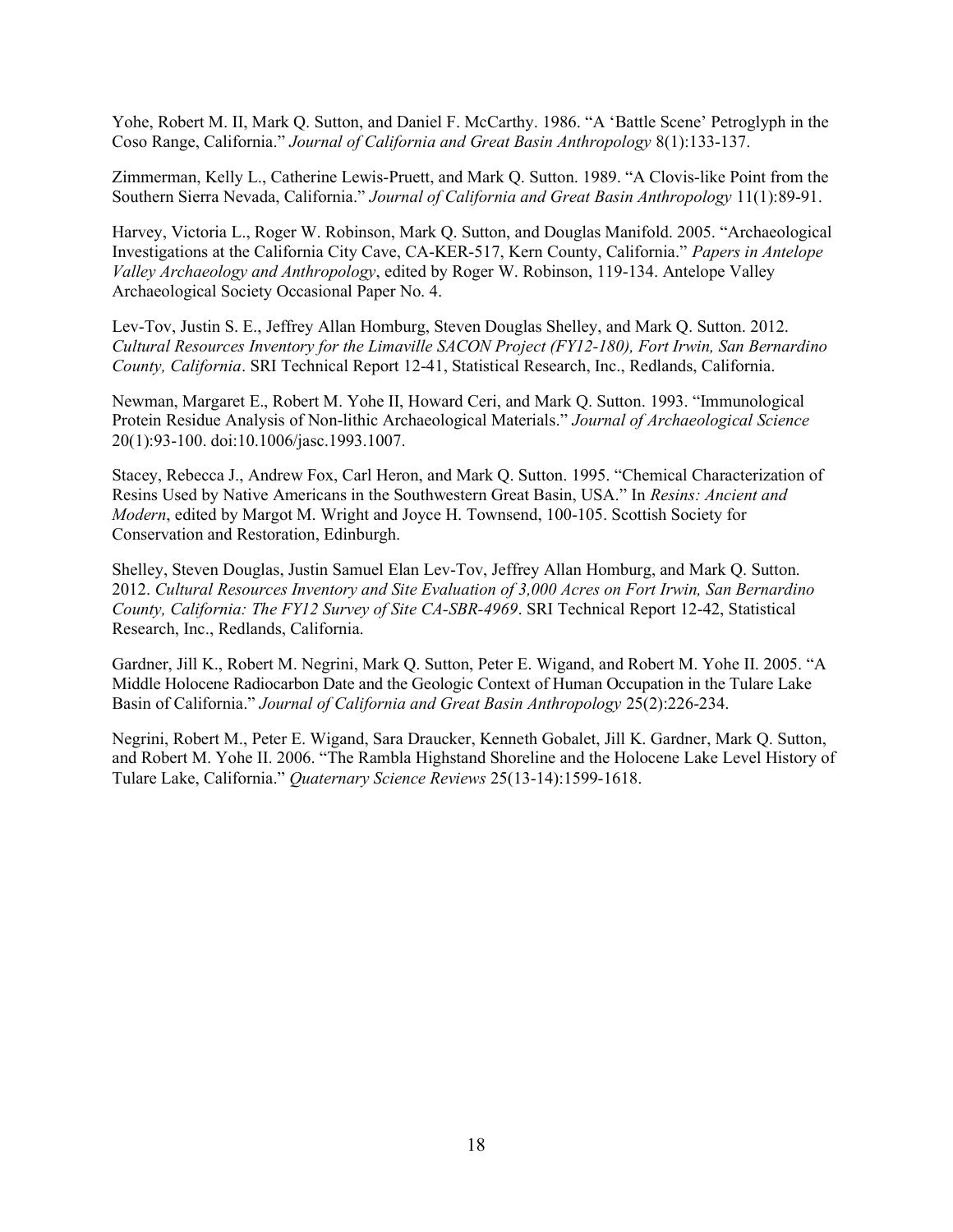## Attachment 2

# Student Accolades for Mark Q. Sutton

The Society for California Archaeology David A. Fredrickson Lifetime Achievement Award 2022 Nominee: Mark Q. Sutton

Compiled by Audry Williams

The following accolades are merely a representation of Mark's students of the past few decades. We are sure that many of the students not included here would compose similar tributes if we had been able to contact them. What these particular students do represent is a cross-section from the mid-1980s, 1990s, and 2000s, during the height of popularity of the anthropology/archaeology and cultural resource management programs at CSUB.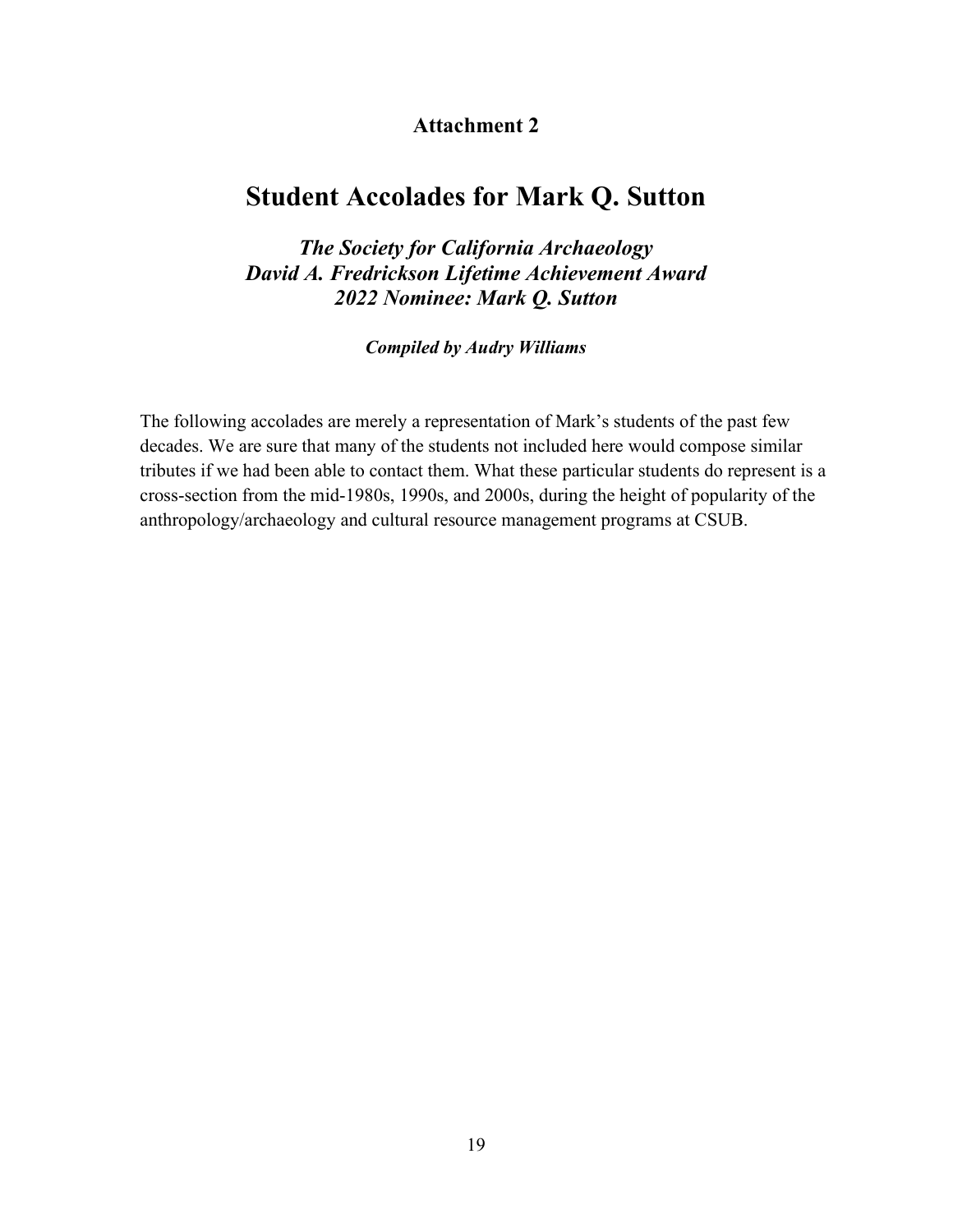To the Award Committee:

Mark Sutton has been a mentor, friend, and colleague to me since I enrolled in one of his classes at California State University, Bakersfield in 1992. I already possessed a Master's in Cultural Anthropology and was interested in obtaining an accreditation in Anthropological Archaeology. Mark suggested that I might be best served by applying to University of California, Santa Barbara, to pursue a Doctorate in Archaeology. Following his guidance, I was accepted to the UCSB doctoral program and successfully completed the degree in 2004.

Since that time, Mark and I have maintained ongoing personal and professional relations. Insights gained from these interactions have fostered fruitful research ideas and resulted in the personal publication of journal articles and a book currently submitted to Springer Nature press on the "Maritime Prehistory of Northeast Asia."

I can think of no one more deserving of this award than Mark Q. Sutton and wish to support his nomination for this award without reservation.

Respectfully,

Jim Cassidy, M.A., M.P.A., Ph.D. Chair of Maritime History and Archaeology Maritime Museum of San Diego Cell: (661) 406-0605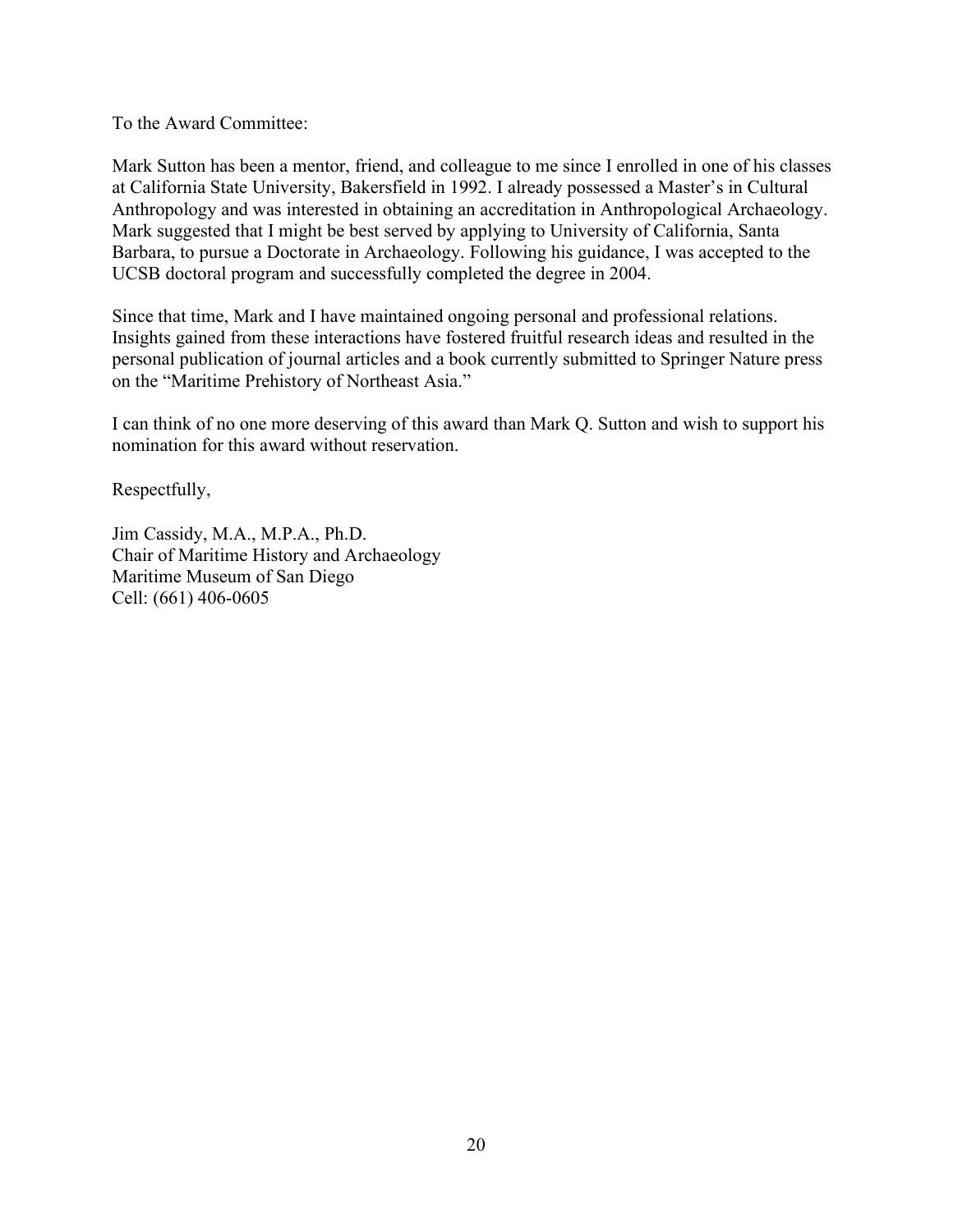

Society for California Archaeology Awards Committee cc: Audry Williams, Senior Archaeologist, Environmental Services

August 11, 2021

To the Award Committee:

My name is Matthew Des Lauriers and this letter is in support of Dr. Mark Q. Sutton, who has been nominated for the David A. Fredrickson Lifetime Achievement Award. I first met Mark when I was a high school senior in 1994. I had visited CSU Bakersfield on a campus tour from Cuyama Valley High School. On that tour, I met with several faculty members who forwarded my name on to Mark, who reached out and invited me to accompany the weekend field class on one of their trips to conduct fieldwork at several sites on the former shoreline of Buena Vista Lake in the Southern San Joaquin Valley. I would like to say that Mark was enthusiastic about the recruitment process, but more than anything else, it was the odd charm of his gruff manner and the way he approached both teaching and research with an avuncular wisdom that belied his relative youth at the time. He didn't look down on people, and that inherent regard for 'folks,' regardless of their background, style, or superficial flaws was probably one of the first lessons I learned from him.

I did attend CSUB, and I can honestly say it was one of the best decisions in my educational career. I learned directly from the professors rather than from Tas in big lecture halls. I worked with faculty on their actual research and publication projects. I presented papers at professional meetings beginning my freshman year, and in the audience for my first paper at the Society for California Archaeology was Louis Binford (that year's keynote speaker). After that, few audiences would be nearly as intimidating. The CSU is, in my opinion, the best undergraduate educational institution in California (says the current CSU faculty member…).

Mark was there during a major crisis in my young career, and it was his support and mentorship that kept me from losing my way during that time. He taught me then that sometimes the support of a faculty member can be the difference in a person's life, and the difference between staying in archaeology and moving on can be a kind, non-judgmental word and an invitation to the group lunch at Applebee's, or coffee and a bagel in the cafeteria.

Mark always emphasized the importance of careful documentation of archaeological data (sometimes with a reference to the 1980's B Movie, the Reanimator…) and was insistent upon the idea that we have an ethical obligation to preserve the information about the past that we recover with precision and skill. He was also incredibly emphatic about his distaste for 'looters,'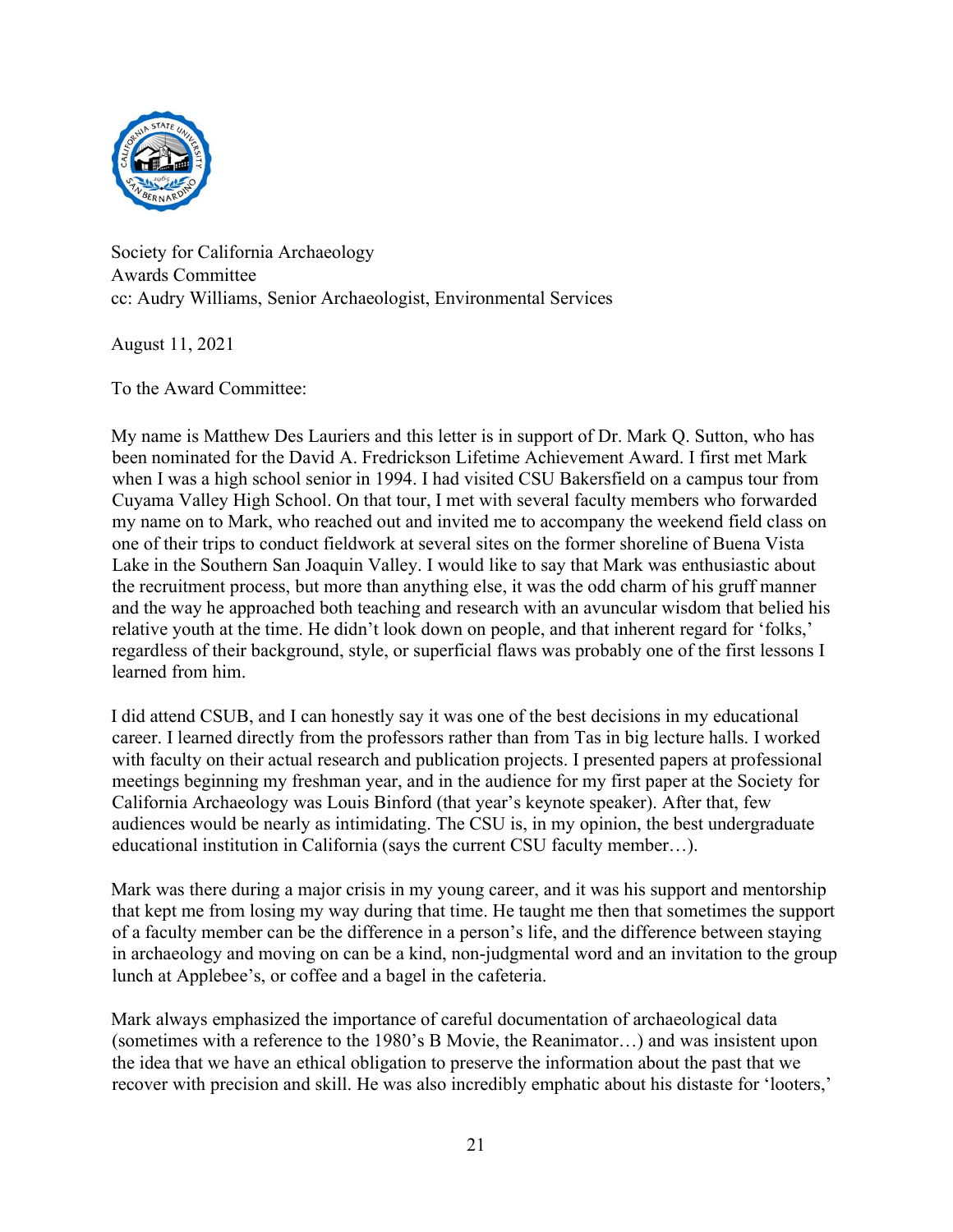and more than one tale of Mark's animus towards illegal desecration of archaeological resources will occur to the members of this committee, I am sure.

For myself, Mark's greatest contribution to California Archaeology will be the legacy of mentorship and support for his students. There are many of us working in the field today that were 'raised' by Mark. As I near my third decade in California archaeology, I find myself identifying more and more with the Mark Sutton I knew as an 18-year-old undergraduate. I see myself reflected both in the mentor I had, and in the students that I now have a chance to teach and mentor. Mark, if you read this letter, know that I am grateful for your support and the chance that you gave me to carry it forward. Thank you. Mark Q. Sutton is one of the best \*people\* that I know in California Archaeology, and one hell of an Archaeologist.

Dr. Matthew Des Lauriers Dept. of Anthropology California State University, San Bernardino 5500 University Parkway San Bernardino CA 92407 Matthew.DesLauriers@csusb.edu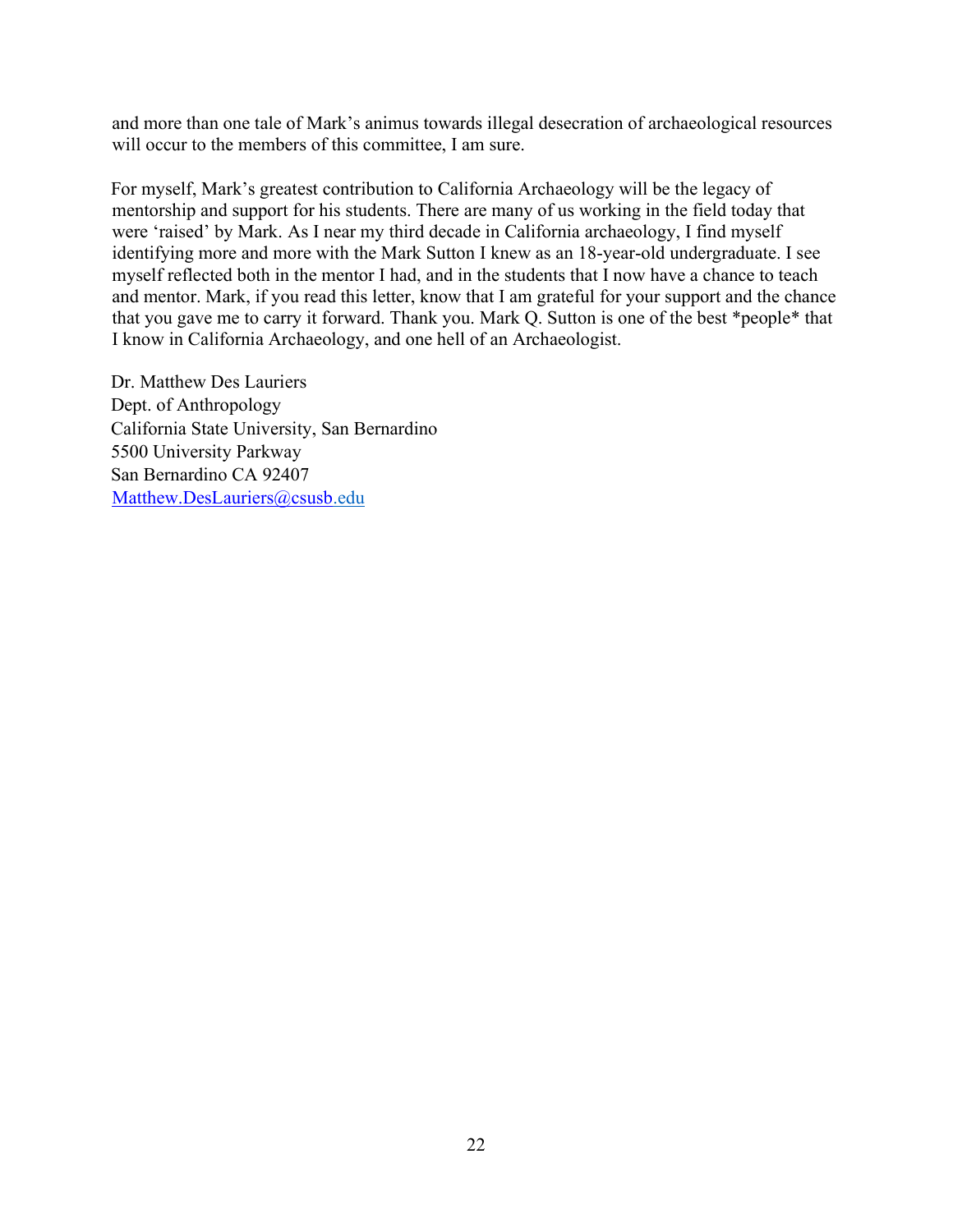August 3, 2021

Shannon Tushingham, Ph.D. Society for California Archaeology 1692 Mangrove Avenue, #153 Chico, CA 95926 (530) 342-3537

Dear Dr. Tushingham:

Please accept my letter of support for Mark Q. Sutton, Ph.D., in consideration of the 2022 David A. Fredrickson Lifetime Achievement Award. My life has been significantly influenced by Dr. Sutton, even if he is unaware of his impact. The first field school I attended was taught by Mark in 2002; I became inspired by the Mojave Desert. His encouragement was instrumental in my ability to obtain a B.A. in Anthropology at CSU Bakersfield in 2008, and later my M.A. in 2018. College was somewhat of an uphill battle for me, being married, a mother, and the first in my family to attend. I had never heard of Anthropology, but I quickly realized that I had found my people in the Department.

Out of the numerous memories of Mark's influence, I would like to share a couple of the most meaningful. His teaching style incorporates humor, sarcasm, and healthy debates. One of my favorite memories in class was him waking up an unfortunate soul who had fallen asleep during a lecture. By the end of my first field course, I decided to switch my major from mathematics to anthropology. I nervously let Dr. Sutton know of my decision and he was thoughtful and supportive. I had always loved math and was unsure about making a hasty switch. His cheer helped me have the courage to try something new and ultimately changed the course of my life.

For the 2002-2003 academic year, instead of graduating I had my second child, unplanned and pretty exhausted. The pregnancy left me barely able to walk from pain that lasted beyond a decade. Finals for the Winter Quarter were the same week of my due date and I ended up having a caesarean delivery. I showed up to take my final and realized that I had been sitting in a room full of strangers and that Dr. Sutton was late. Confused and concerned, I set off to find Mark, who was sitting in his office upstairs. I asked about the time of the final and the room number so that I could come back. His response, "Well, that would explain why you weren't here yesterday." I was immediately overwhelmed, embarrassed, and tearful. Dr. Sutton calmly asked me to take 15 minutes to collect myself and that he would open the office next door so that I could take the final. I know he didn't have to do that; it was within his means to give me a zero for the final. He showed me compassion and humanity when I really needed it.

My accomplishments exist because Mark took the time and allowed this late bloomer to grow at my own pace. I am forever grateful. I managed to raise two beautiful young women during my time at CSUB, often bringing them to campus for office hours and club meetings. We both (barely) survived at least one diaper explosion in his office. I am still recovering!

I have worked in California archaeology ever since and currently hold a position with the Bureau of Land Management. Many of my cohort also hold valuable positions across the state and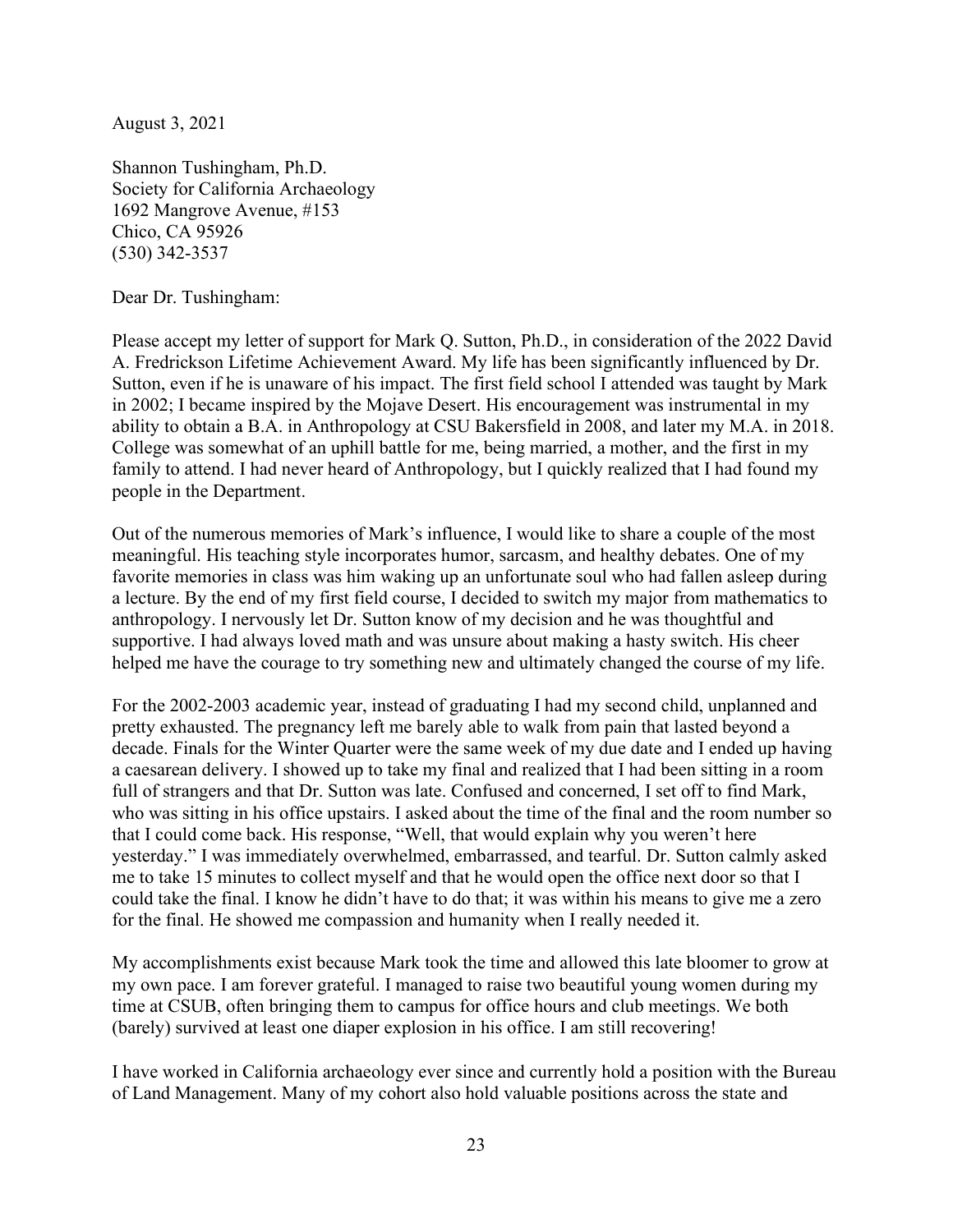beyond, a merit to Mark's teaching heritage. It is a common event to be drudging through the heat on an uneventful survey when I remind myself that "negative data are still data." These words of wisdom from him during my undergraduate time at CSUB always bring a smile to my face.

There was the time he dragged me, quite literally, along with several other former students, to an old bar in San Diego so that we could hear David Fredrickson play the guitar and sing. It was pretty magical for all of us. It might have been in the spring of 2012, but I am not certain. I will cherish the memory as well as the air of respect that Mark held for Dr. Fredrickson and his legacy. In some ways, these types of interactions are the greatest tools a teacher can share.

I am now able to approach problems with a sense of humor and while I no longer possess a hot pink tape measure in my field kit, I can handle the challenges in my world because I was encouraged to finish by Mark Sutton. His door was always open. I am so glad it was. Feel free to reach out for additional information as I would be happy to go on about my gratitude and immense respect for Dr. Mark Q. Sutton and his contributions to California Archaeology.

Kindly,

Amy Girado

ayemae@outlook.com (760) 223-2326 Archaeologist Bureau of Land Management Bakersfield Field Office agirado@blm.gov (661) 391-6123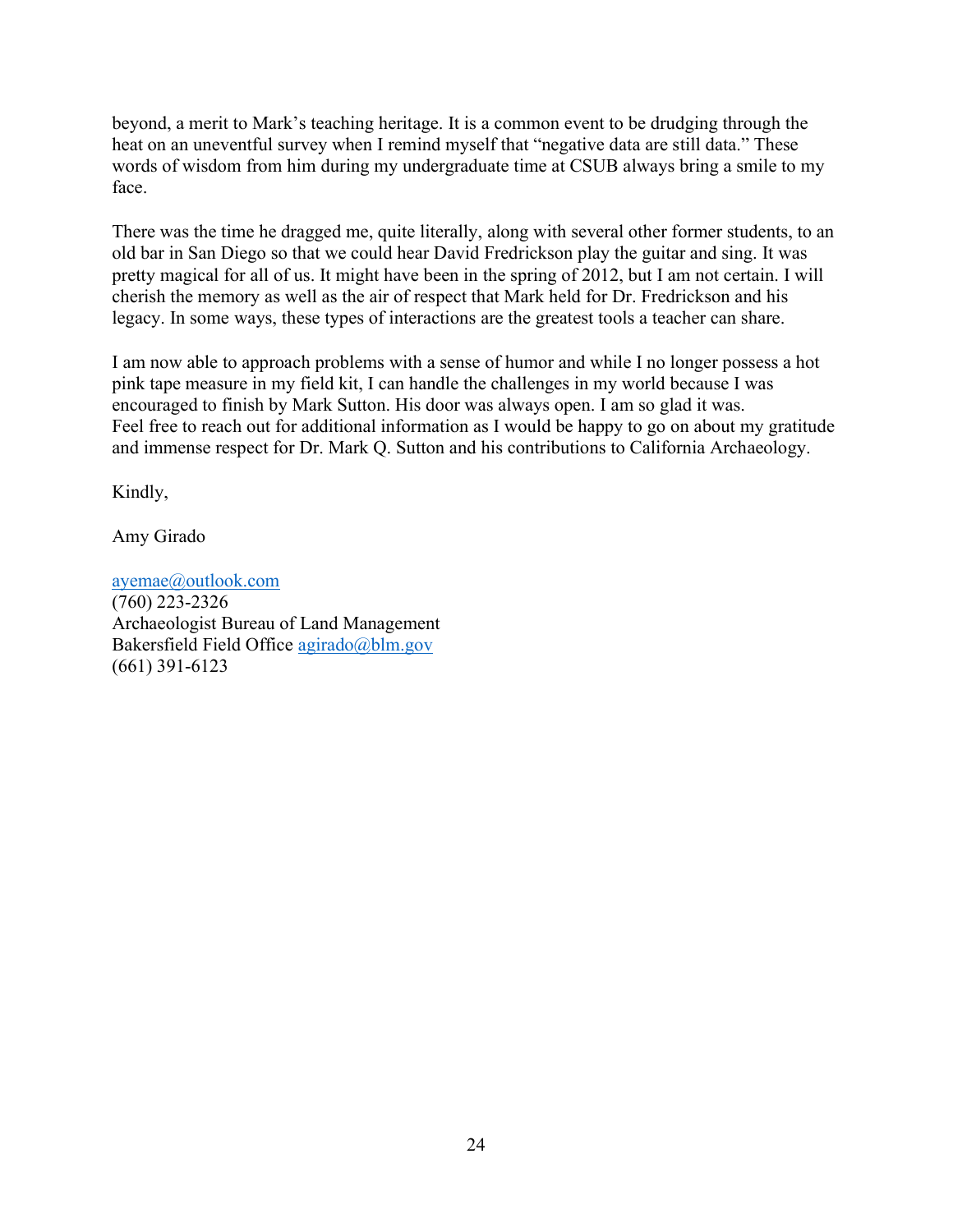Tim Kelly P. O. Box 1813 Kernville, CA 93238

August 4, 2021

To the Award Committee:

I am writing to offer my wholehearted support for Dr. Mark Q. Sutton's nomination for the David A. Fredrickson Lifetime Achievement Award. I met Mark in the fall of 2001 when on a whim I took his cultural ecology class (I was casting about for a post-graduate program other than English). I was immediately hooked by his deft teaching style which alternated between gruff and entertaining, intimidating and yet freely sharing his experience and wisdom. Mark had a knack for selling you completely on a method or theory and then deconstructing it, so it became a meaningful tool for your kit. One of my fonder memories of Mark is of him hovering on his folding chair a few feet upslope of a test unit I was digging for field class in triple-digit heat. His gaze boring into me but also a steady stream of instruction and knowledge and some humor made it somehow doable. Mark was an intimidating editor and many of us dreaded seeing our graded papers. My best achievement, and one of the papers I was proudest of, received an Aand a slew of scribblings in the margins. He encouraged and sometimes demanded that students present and publish their work, something that was both terrifying and (in retrospect) an extremely useful education.

The Anthropology program at CSU Bakersfield was (and is) small with only a few faculty and a few dozen students. Somehow Mark had cajoled the faculty and students into a genuinely collegial group. One of the keys to the program's success was the Center for Archaeological Research (CAR), a contract CRM shop that employed students. CAR filled in the gaps inherent in a small program by offering on-the-job training. Many, if not most, grad students were able to parlay their experience working for CAR into careers as archaeologists. At the time I was a student, literally all of the recent graduates were working in the field.

It is difficult to think of an individual who has contributed more to California archaeology over the past 50 years than Dr. Sutton. His publications span decades and his textbooks have guided hundreds if not thousands of students. I am grateful for the opportunity to sing his praises and would be glad to offer any further assistance.

Sincerely,

Tim Kelly

District Archaeologist Sequoia National Forest Timothy.Kelly@usda.gov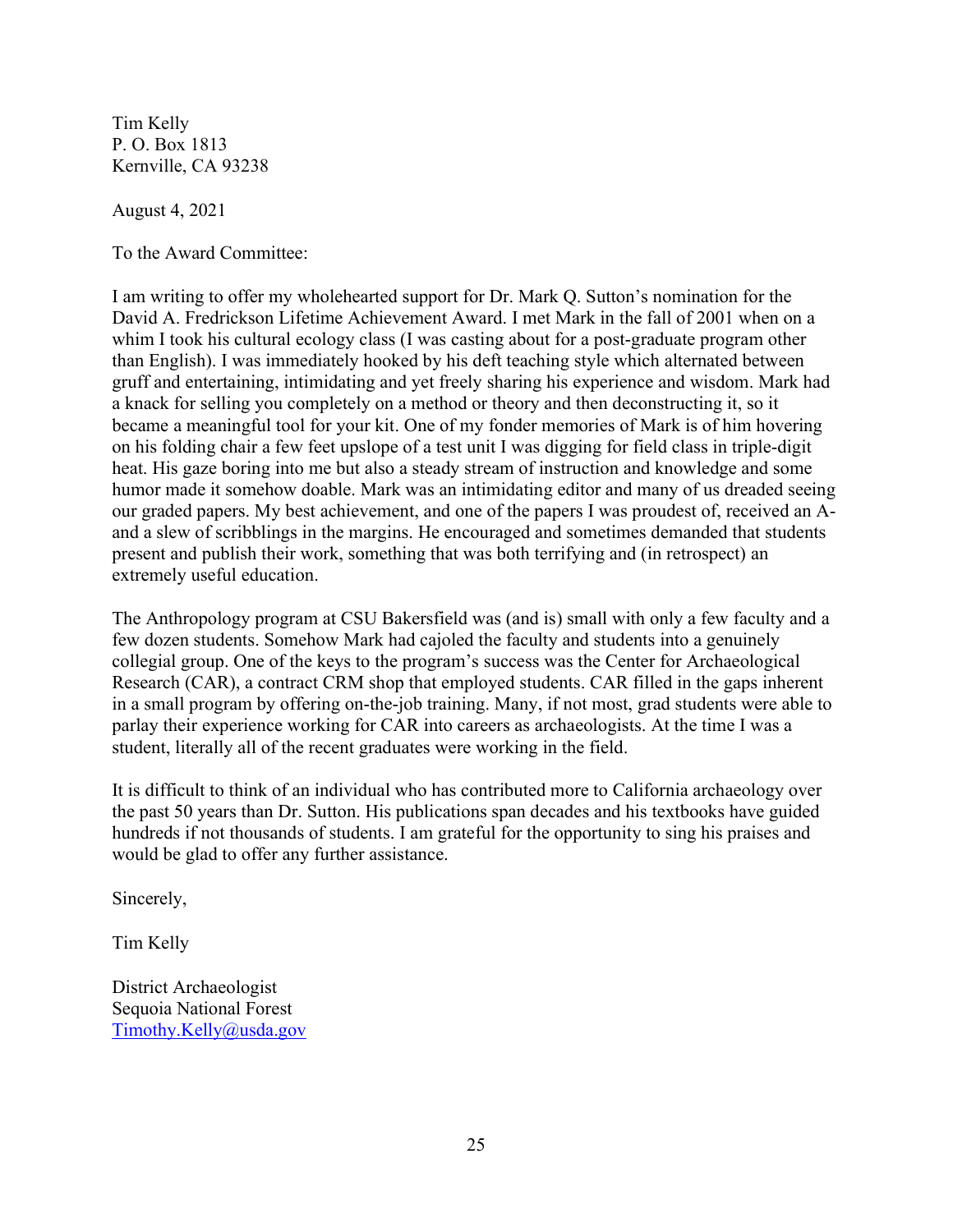To the Award Committee:

I met Dr. Mark Sutton in the spring of 2002 on the campus of California State University, Bakersfield. I arrived there on a windy day to inquire about pursing a graduate degree in anthropology. My intent was to conduct my graduate studies field project somewhere in the Mojave Desert. I do not know what drove my desire to work in that region, but I went with my instincts. I had heard that Mark was "Mr. Mojave Desert" in the world of archaeology, and I knew I had to study under him. I started the program that fall with Mark as my chair, and I realized then just how little I knew and how much I needed to learn. Mark's style of teaching was tough, and we often bumped heads. I learned a lot from Mark and I eventually began working for the Navy and then the Air Force. I will always carry with me his passion and knowledge of Mojave Desert Archaeology. I feel that Mark is truly deserving of the SCA's 2022 David A. Frederickson Lifetime Achievement Award.

Kish LaPierre Tribal Liaison Naval Facilities Engineering Command Naval Air Station Fallon

kish.d.lapierre.civ@us.navy.mil>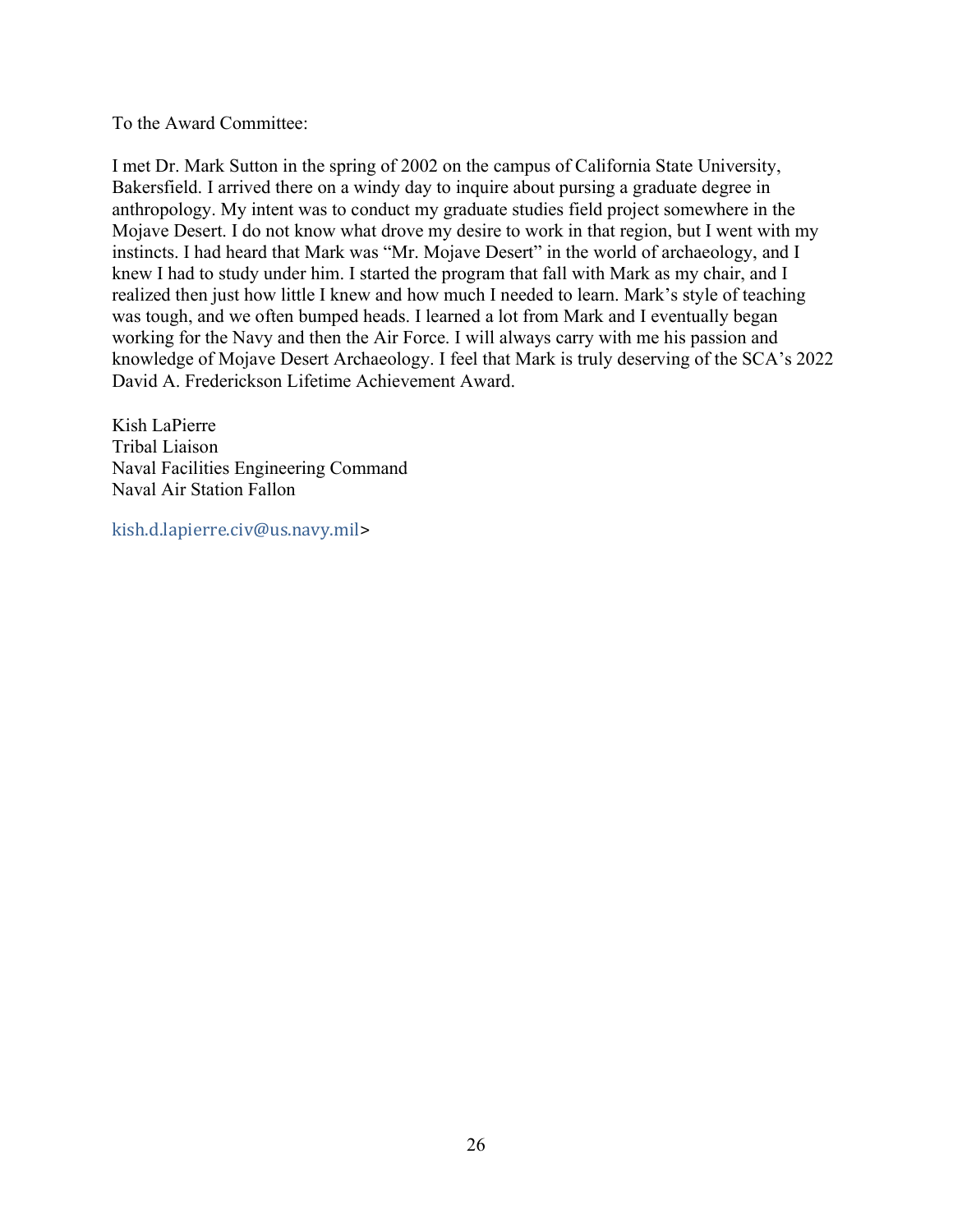"Get 'er done!" — A Student's View of an Extraordinary Professor Becky (Rebecca S.) Orfila, M.A.

To the Award Committee:

Putting his academic achievements and a gift for writing aside, Mark Sutton is a catalyst for student achievement in Anthropology. Inspirational, desperately funny, and at the same time, academically challenging, he is a swell guy and a brilliant teacher.

I returned to college to finish my B.A. and stayed around for my M.A. That meant lectures, lab classes, and field classes with Mark. With a "go forth and conquer" attitude, he pushes the lazy students, inspires the hesitant ones, and tests everyone to achieve their own level of success. No matter how booming his voice can be – and he does boom – it is always with a smile, though he'd hardly want you to think he was a softy.

On more than one occasion, I saw Mark go the extra mile for a student. In the case of a Cultural Anthropology student, an illness halted her desire to complete her Master's degree. He made a special effort to help the dying woman put the last touches on her text and found volunteers to help with report formatting. The woman received her Master's degree before she passed away.

He is a "case by case" professor because he sees each student as a person with individual skills and interests. One grad student with a gift for illustration and flintknapping was encouraged to refine those special skills to produce professional images for his thesis. He gave middle-aged students the chance to merge what they knew from their previous careers with what they learned and experienced in their new career in Anthropology.

Mark celebrates the small successes of students as much as the larger ones. He encourages his students to do what connects them to anthropology. He gives opportunities to students to share authorship on professional publications and is keen on including students in the acknowledgments of his books.

It is a heartfelt honor to say I was one of his students. Heartfelt.

## Mark's Rules

- 1. Never take anything for granted.
- 2. Never go anywhere without a trowel.
- 3. When the job is done, write a report.
- 4. If you need help, ask!
- 5. Your project, you lead.
- 6. Clean up the mess you leave behind.
- 7. Sometimes, you're wrong.
- 8. Citations, citations, citations.
- 9. When you can't draw an artifact, ask a friend.
- 10. Keep your sidewalls straight.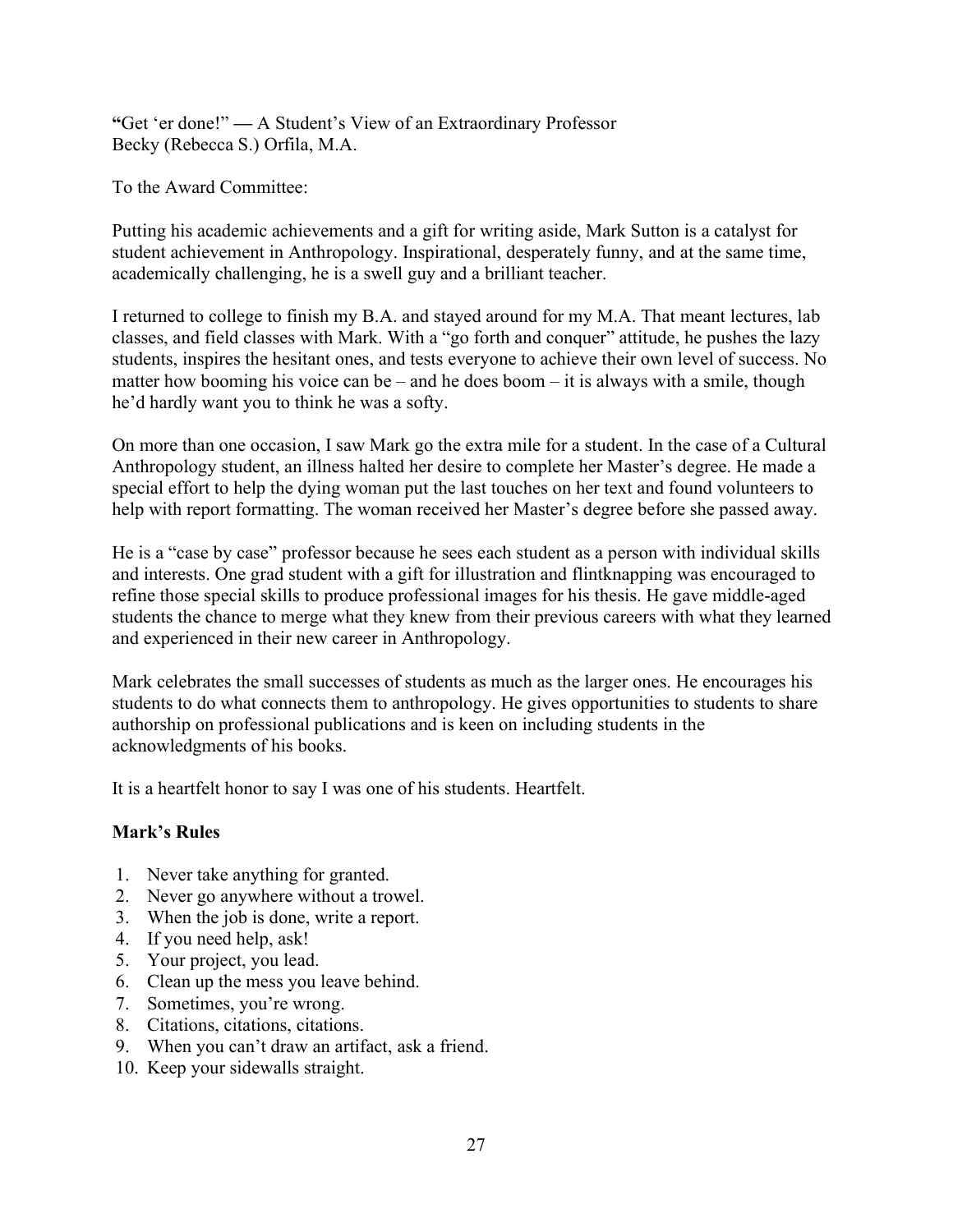Richard H. Osborne 32755 Riverside Drive Springville, CA 93265 August 3, 2021

Subject: Society for California Archaeology David A. Fredrickson Lifetime Achievement Award 2022 Nominee: Dr. Mark Q. Sutton

To the Award Committee:

My name is Richard Osborne and this letter is in support of Dr. Mark Q. Sutton, who has been nominated for the David A. Fredrickson Lifetime Achievement Award. I first met Mark in 1984 when I was volunteering on a project that he was supervising near Afton Canyon in the Mojave Desert. At the time, I was taking an "Introduction to Archaeology" class and, for whatever reason, Mark took an interest in me and my enthusiasm for the field. In the following years, we stayed in touch and he regularly advised me regarding coursework, fieldwork, etc. Shortly after completing his Ph.D., Mark secured a position at California State University, Bakersfield, and set about the task of developing a graduate program there. He contacted me about the new M.A. program and encouraged me to apply. For the next five years, I worked closely with him as he mentored me through the program and beyond.

Aside from traditional trappings of graduate school (coursework, research, etc.), Mark introduced some unique opportunities that served both graduate and undergraduate students well. Working in conjunction with the University Foundation, he established a Cultural Resource Management (CRM) program called the Center for Archaeological Research (CAR). CAR provided "real world" on-the-job training for students, and brought revenue to the University. Working for CAR enabled students to apply what they were learning in the classroom, gain practical skills, and minimize student loan debt. An additional benefit was networking with the companies and agencies that utilized CAR's services. Upon graduation, students often landed jobs with those entities. Another practical component of the program that Mark set up was that all students (both graduate and undergraduate) were mandated to author/coauthor papers on the work they had completed, and to present those papers at professional meetings. Though frightening at first, this practice built confidence and made students better writers. He also encouraged his students to join professional organizations and become actively involved with them.

One day, Mark was contacted by an administrator from Porterville College, a small rural community college about 45 miles north of Bakersfield. They were about two weeks into the semester when their anthropology instructor was diagnosed with cancer. She needed to undergo treatment immediately and they were looking for a graduate student to take her place. As I had completed all of my coursework, Mark called me to his office and strongly recommended that I take the temporary position. I had been a TA but the idea of teaching classes scared me to death. He related stories of his early teaching days and slowly but surely twisted my arm to say "yes" to Porterville College. It turned out to be one of the best decisions of my life, as I was a part-time adjunct professor for seven years and full-time tenured professor for 17 years. I will be forever grateful to him for pushing me in that direction.